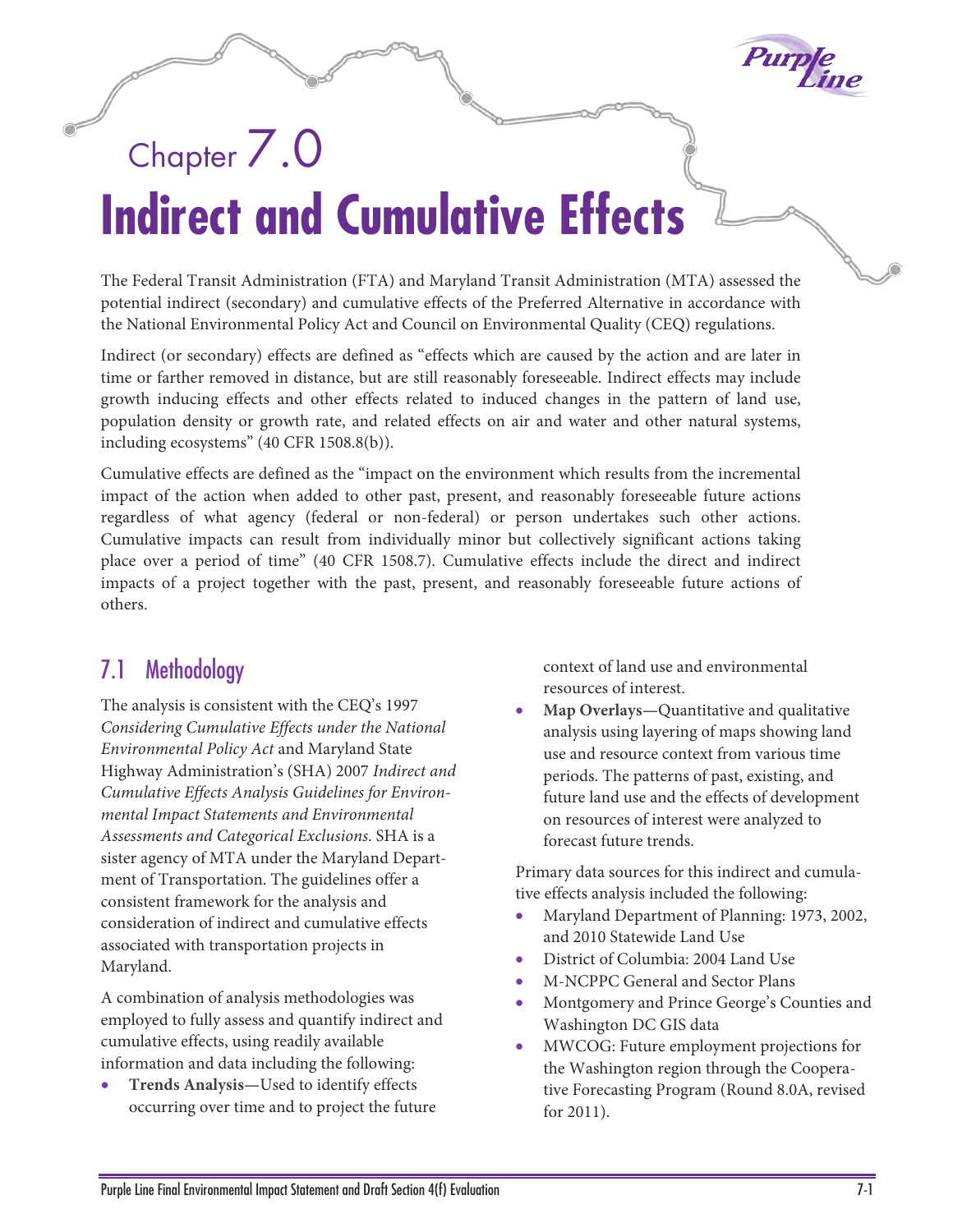Primary data sources were supplemented as necessary with additional data collection, aerial mapping, and coordination with the staffs of the primary data source agencies.

The indirect and cumulative effects analysis follows the basic assessment steps identified in the CEQ and SHA guidance:

- Identify resources of interest
- Establish geographic and temporal boundaries
- Determine past, present, and reasonably foreseeable future projects to be assessed as part of the indirect and cumulative effects analyses
- Assess indirect and cumulative effects to resources of interest within the defined geographic and temporal boundaries

# 7.1.1 Identify Resources of Interest

Resources selected for analysis include those that would be affected directly by the Preferred Alternative, those that would be affected by potential indirect development associated with the station locations, those that are particularly susceptible to cumulative effects, and those that have the potential to experience individual impacts from the Purple Line, as well as one or more other projects over time that, in aggregate, result in a cumulative effect. Transportation is presented in this analysis in terms of the role it plays in affecting other resources. The resources assessed in the indirect and cumulative effects analysis are the following:

- Neighborhoods and Community Facilities and Services
- Environmental Justice
- Parks and Recreation Facilities
- Cultural Resources
- **Forests**
- Floodplains
- **Water Resources**
- Wetlands

## 7.1.2 Establish Geographic and Temporal Boundaries

#### *Geographic Study Areas*

The indirect effects study area is the portion of the corridor that potentially would be affected by development induced by the construction and

operation of the Purple Line. As discussed in Section 4.2, zoning supports opportunities for redevelopment and for TOD around many of the stations, which would emphasize a pedestrianfriendly, mixed-use environment. In this context, the indirect effects study area is defined by a reasonable walking distance around station areas of approximately one-half-mile [\(Figure 7-1\)](#page-2-0). One-half mile is the generally accepted maximum distance that transit patrons typically would walk to a station, based on an average walking speed between 2 and 3 miles per hour and a 10-minute time period. This "walkshed" standard encompasses an area of about 500 acres. As patrons would have no direct access to the Purple Line transit system apart from the stations, the Preferred Alternative would not be expected to induce development beyond these station areas.

The indirect effects study area is focused around the Purple Line because potential induced effects, such as effects on built environment: businesses, environmental justice populations, traffic, and historic properties, typically occur in close proximity to a light rail transit project.

The cumulative effects study area, also shown on [Figure 7-1,](#page-2-0) is a larger geographic area than the indirect effects study area because it encompasses resources, primarily natural resources, which are potentially affected by multiple projects considered in aggregate. For example, the effect of multiple projects on floodplains was examined on a watershed-wide basis to determine the effect of all projects on the capacity of existing floodplains (acreage of available floodplains) to provide flood control.

FTA and MTA determined the cumulative effects study area by overlaying maps of the resources of interest (water resources, floodplains, wetlands, parks, and forested land) to determine the geographic area that captures potential cumulative effects. In this way, FTA and MTA determined that the seven subwatersheds that intersect the proposed transitway, which define the boundaries of the floodplains, water resources, and wetlands, form the largest geographic area, including the other, smaller resource areas (forested land and parks) and the indirect effects study area.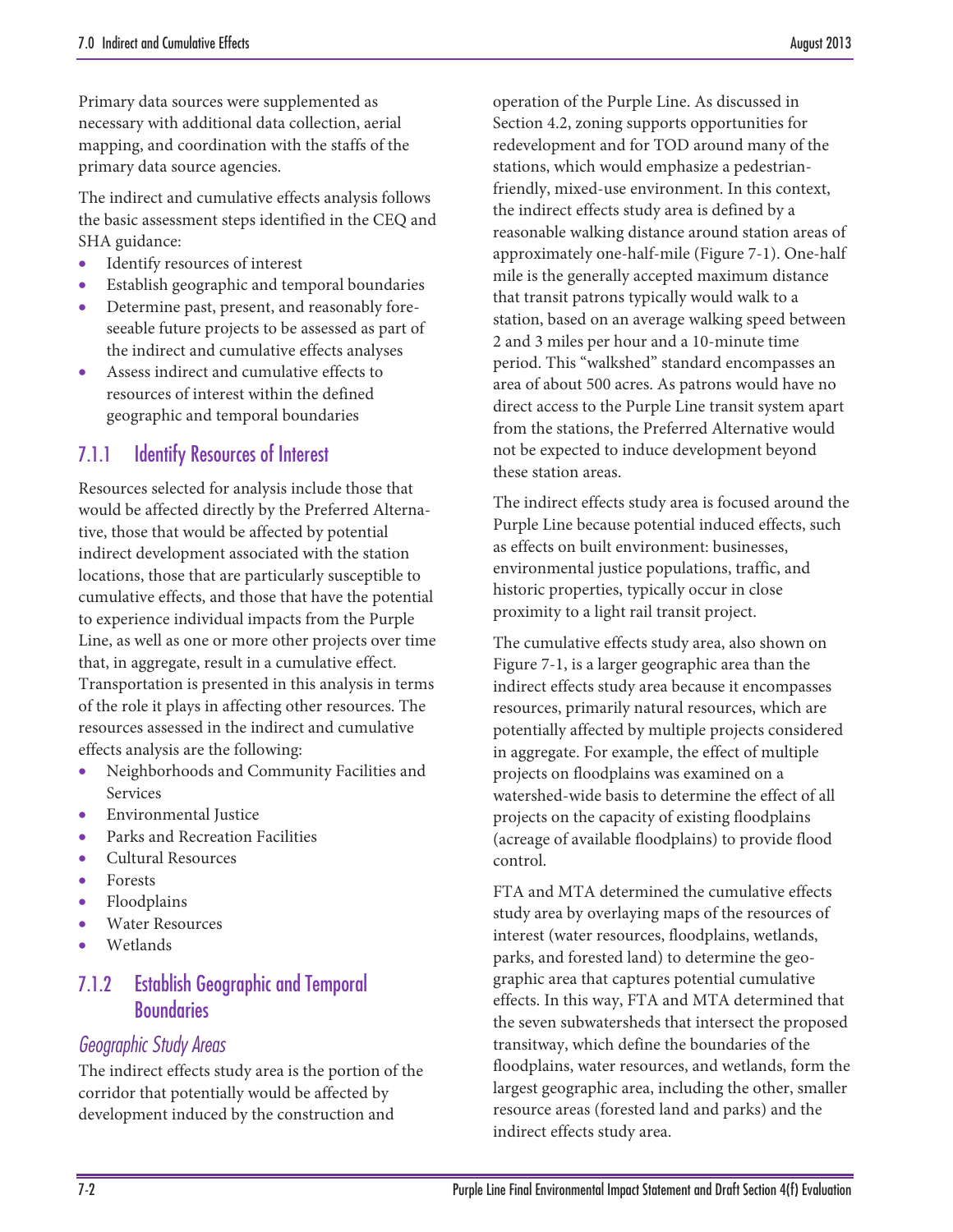

<span id="page-2-0"></span>Figure 7-1. Indirect and Cumulative Effects Geographic Boundaries and Projected Growth Areas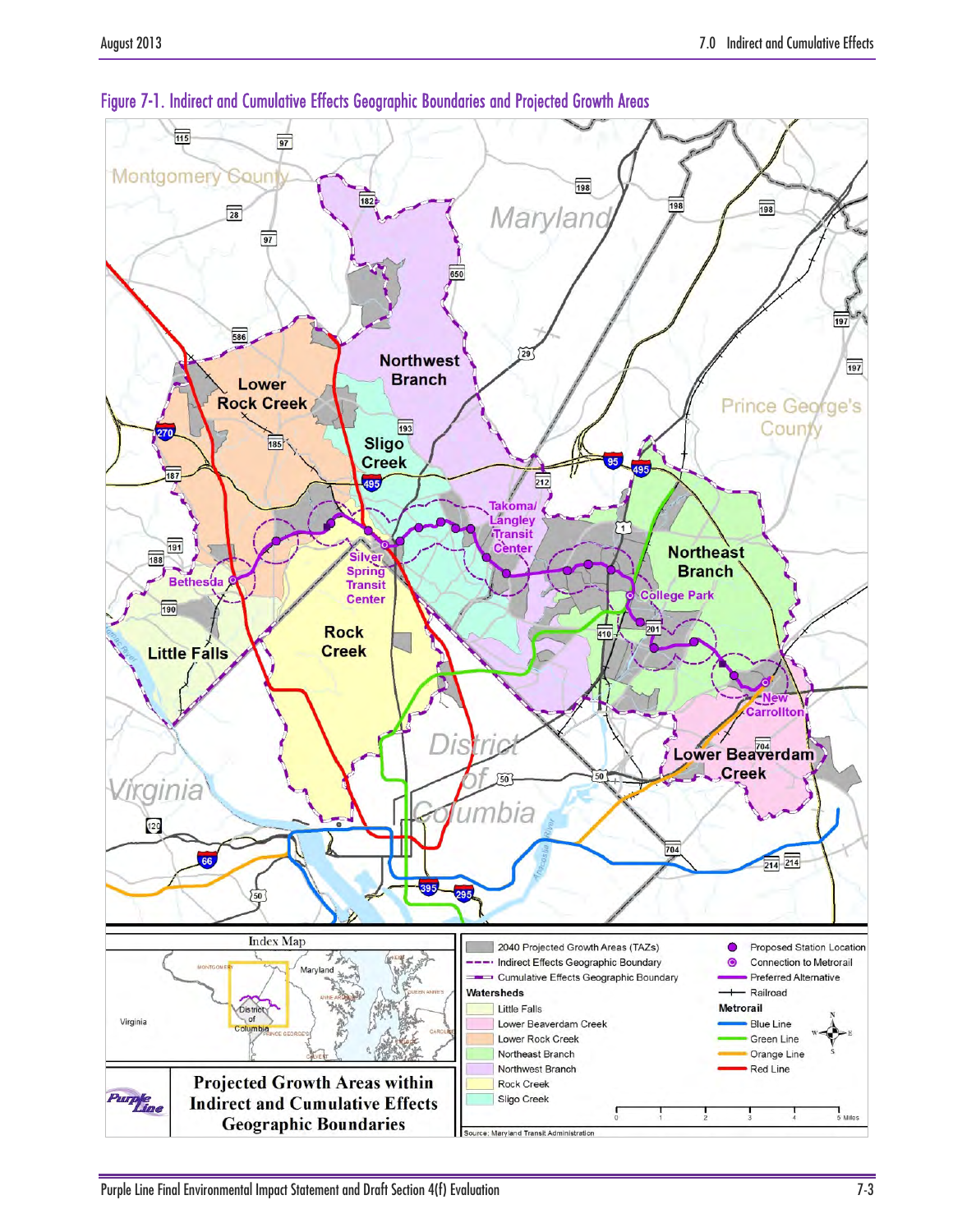Thus, the cumulative effects study area is defined by the subwatersheds of Little Falls, Rock Creek, Lower Rock Creek, Sligo Creek, Northwest Branch, Northeast Branch, and Lower Beaverdam Creek.

#### *Temporal Boundaries and Present Definitions*

The time frames established for the cumulative effects analysis include a past time frame of 1964 to the present and a future time frame of the present to 2040. Within the analysis, present actions are those defined to occur between 2012 and 2018. Year 2018 is the latest year that county-level capital improvement project and budget information is available.

The past cumulative effects time frame was determined by examining population trends and previous key events of influence on land use and transportation in the cumulative effects study area. Prior to 1960, Washington DC was the major area of population in the region. After 1960, the population of the city experienced a declining trend.

Meanwhile, the regional population increased 67 percent (1960-2010), led by substantial increases in population in surrounding Montgomery and Prince George's Counties [\(Table 7-1\)](#page-3-0). In 1964, the Capital Beltway (I-495) opened to traffic, and the Maryland-National Capital Park and Planning Commission (M-NCPPC) document, *On Wedges and Corridors, A General Plan for the Maryland-Washington Regional District in Montgomery and Prince George's Counties* was published. These events have influenced the land use and growth patterns of the region since that time.

The future cumulative effects timeframe, from 2018 to 2040, is bounded by the extent of regionally-approved population and land use projections available through the Metropolitan

Washington Council of Governments (MWCOG). As [Table 7-2](#page-3-1) shows, over the 30 years from 2010 to 2040, continued growth is projected for the overall area. However, the total percentage of residential growth in the two counties will be substantially less than during the 50 years from 1960 to 2010, while

#### <span id="page-3-0"></span>Table 7-1. Area Population Trends, 1940 to 2010

| Year                                 | <b>Montgomery</b><br>County | <b>Prince George's</b><br>County | <b>Washington DC</b> | <b>Overall Area</b> |
|--------------------------------------|-----------------------------|----------------------------------|----------------------|---------------------|
| 1940                                 | 83,912                      | 89,490                           | 663,091              | 836,493             |
| 1950                                 | 164,401                     | 194,182                          | 802,178              | 1,160,761           |
| 1960                                 | 340,928                     | 357,395                          | 763,956              | 1,462,279           |
| 1970                                 | 522,809                     | 661,719                          | 756,510              | 1,941,038           |
| 1980                                 | 579,053                     | 665,071                          | 638,333              | 1,882,457           |
| 1990                                 | 757,027                     | 728,553                          | 606,900              | 2,092,480           |
| 2000                                 | 873,341                     | 801,515                          | 572,059              | 2,246,915           |
| 2010                                 | 971,777                     | 863,420                          | 601,723              | 2,436,920           |
| <b>Percent Change</b><br>1960-2010   | 185%                        | 142%                             | $-21%$               | 67%                 |
| Average Annual<br><b>Growth Rate</b> | 15%                         | 12%                              | $-0.1%$              | 2.7%                |

Sources: Montgomery and Prince George's Counties—Historical Census Browser from the University of Virginia, Geospatial and Statistical Data Center. Retrieved January 2012.

http://mapserver.lib.virginia.edu/collections

Washington, DC—Resident Population Data, United States Census Bureau. Retrieved January 2012. <http://2010.census.gov/2010census/data/apportionment-pop-text.php>

#### <span id="page-3-1"></span>Table 7-2. Area Population Projections, 2010 to 2040

|                                      | <b>Montgomery</b> | <b>Prince</b><br>George's |                      |                     |
|--------------------------------------|-------------------|---------------------------|----------------------|---------------------|
| Year                                 | County            | County                    | <b>Washington DC</b> | <b>Overall Area</b> |
| 2010                                 | 979,996           | 846,171                   | 605,513              | 2,433,690           |
| 2015                                 | 1,016,996         | 873,103                   | 651,526              | 2,543,640           |
| 2020                                 | 1,064,995         | 895,742                   | 669,790              | 2,632,547           |
| 2025                                 | 1,108,997         | 913,402                   | 693,825              | 2,718,249           |
| 2030                                 | 1,151,997         | 928,281                   | 711,890              | 2,794,198           |
| 2035                                 | 1,181,997         | 939,908                   | 730,363              | 2,854,303           |
| 2040                                 | 1,198,997         | 950,119                   | 760,538              | 2,911,694           |
| <b>Percent Change</b><br>2010-2040   | 22%               | 12%                       | 26%                  | 20%                 |
| Average Annual<br><b>Growth Rate</b> | 0.7%              | 0.4%                      | 0.8%                 | 0.7%                |

The 2010 data are estimates developed by MWCOG based upon 2000 Census data. These data projections were developed with the same methodology as the 2040 projections and are the best set of data to use to understand the projected change in population between 2010 and 2040

Source: Metropolitan Washington Council of Governments, Round 8.0a Cooperative Forecasts, Population and Household Forecasts to 2040 by TAZ, 2011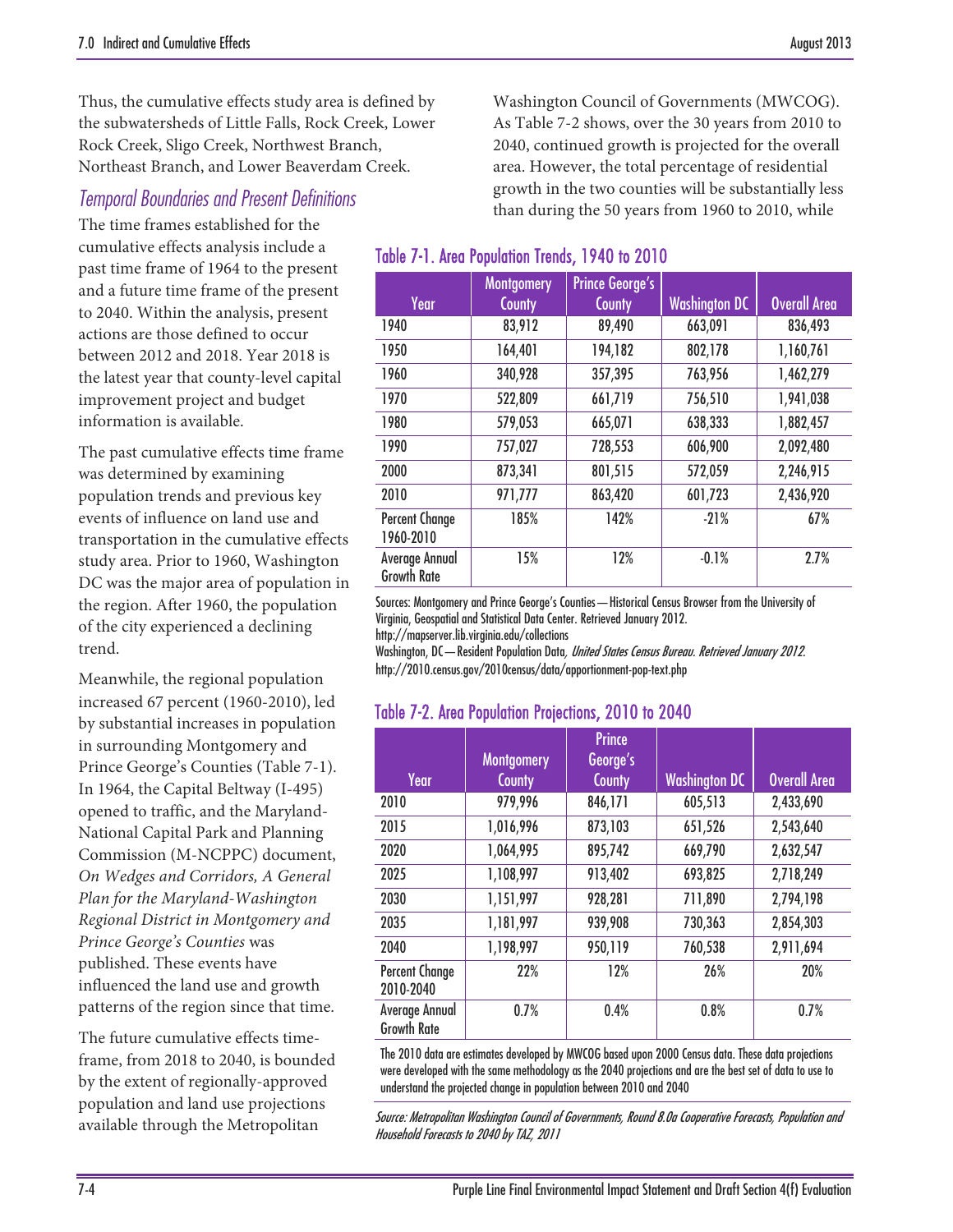residential growth in Washington DC will reverse the decline of those 50 years. Much of the growth throughout the area will occur as redevelopment with increasing development densities allowed by revised zoning regulations, as only approximately 10 percent of the cumulative effects study area is undeveloped.

Within the cumulative effects study area, population is projected to increase by 18 percent between 2010 and 2040, and employment is projected to increase by 24 percent [\(Table 7-3\)](#page-4-0).

#### 7.1.3 Past, Present, and Reasonably Foreseeable Future Projects

#### *Past Projects*

Following World War I and II, expansion of the federal government infrastructure in Washington DC was the major growth factor in the region, with the District reaching its peak population in 1950. At the same time, Montgomery and Prince George's Counties continued to be generally more rural in nature, but with a growing suburban land use context adjacent to the District. However, transportation access constraints between the District and the surrounding counties generally limited development growth.

Beginning in the 1960s, significant efforts by federal, state and county agencies began to improve regional mobility in order to accommodate the projected influx of new residents. As shown in Table 7-1, annual population growth was 15 percent in Montgomery Count and 12 percent in Prince

George's County. These new residents were drawn by expanding federal government jobs and emerging opportunities in the private sector; many opportunities were targeted toward supporting defense and other federal sectors.

The following are the major transportation projects, land use policies, and events that contributed to the changes in land use patterns and resource context within the region between 1964 and 2012:

- **1964—**M-NCPPC published *On Wedges and Corridors, A General Plan for the Maryland-Washington Regional District in Montgomery and Prince George's Counties*
- **1964—**Capital Beltway (I-495) completed
- **1969—**Groundbreaking for Metrorail system
- **1972—**Capital Beltway expanded to eight lanes east of Georgia Avenue in Silver Spring
- **1978—**Metrorail Red Line extended to Silver Spring; Metrorail Orange Line to New Carrollton opens
- **1984—**Metrorail Red Line extended to Bethesda
- **1990—**Capital Beltway expanded to eight lanes from Georgia Avenue west to Rockville Pike/Wisconsin Avenue
- **1993—**Metrorail Green Line opens with a station at College Park/University of Maryland (UMD)
- **2011/2012—**Intercounty Connector toll road opens across central Montgomery and Prince George's counties

| <b>Cumulative Effects Study Area</b><br><b>Subwatersheds</b> | 2010<br><b>Population</b><br><b>Estimate</b> | 2040<br><b>Population</b><br><b>Forecast</b> | 2010-2040<br><b>Percent Change</b> | 2010 Total<br><b>Employment</b><br><b>Estimate</b> | 2040 Total<br><b>Employment</b><br><b>Forecast</b> | 2010-2040<br><b>Percent Change</b> |
|--------------------------------------------------------------|----------------------------------------------|----------------------------------------------|------------------------------------|----------------------------------------------------|----------------------------------------------------|------------------------------------|
| Little Falls                                                 | 45,017                                       | 51,840                                       | 15%                                | 26,313                                             | 30,803                                             | 17%                                |
| <b>Rock Creek</b>                                            | 203,990                                      | 234,742                                      | 15%                                | 129,540                                            | 145,116                                            | 12%                                |
| Lower Rock Creek                                             | 110,030                                      | 150,717                                      | 37%                                | 90,616                                             | 119,648                                            | 32%                                |
| Sligo Creek                                                  | 86,780                                       | 98,838                                       | 14%                                | 22,988                                             | 25,784                                             | 22%                                |
| Northwest Branch                                             | 122,414                                      | 129,470                                      | 6%                                 | 18,445                                             | 24,723                                             | 34%                                |
| Northeast Branch                                             | 111,561                                      | 140,738                                      | 26%                                | 78,443                                             | 103,279                                            | 32%                                |
| Lower Beaverdam Creek                                        | 42,650                                       | 46,831                                       | 10%                                | 23,767                                             | 32,610                                             | 37%                                |
| <b>Cumulative Effects Study Area Totals</b>                  | 722,442                                      | 853,176                                      | 18%                                | 390,112                                            | 481,963                                            | 24%                                |

#### <span id="page-4-0"></span>Table 7-3. Overall Cumulative Effects Study Area 2010-2040 Population and Employment Projections

Source: Metropolitan Washington Council of Governments, Round 8.0a Cooperative Forecasts, Population and Household Forecasts to 2040 by TAZ, 2011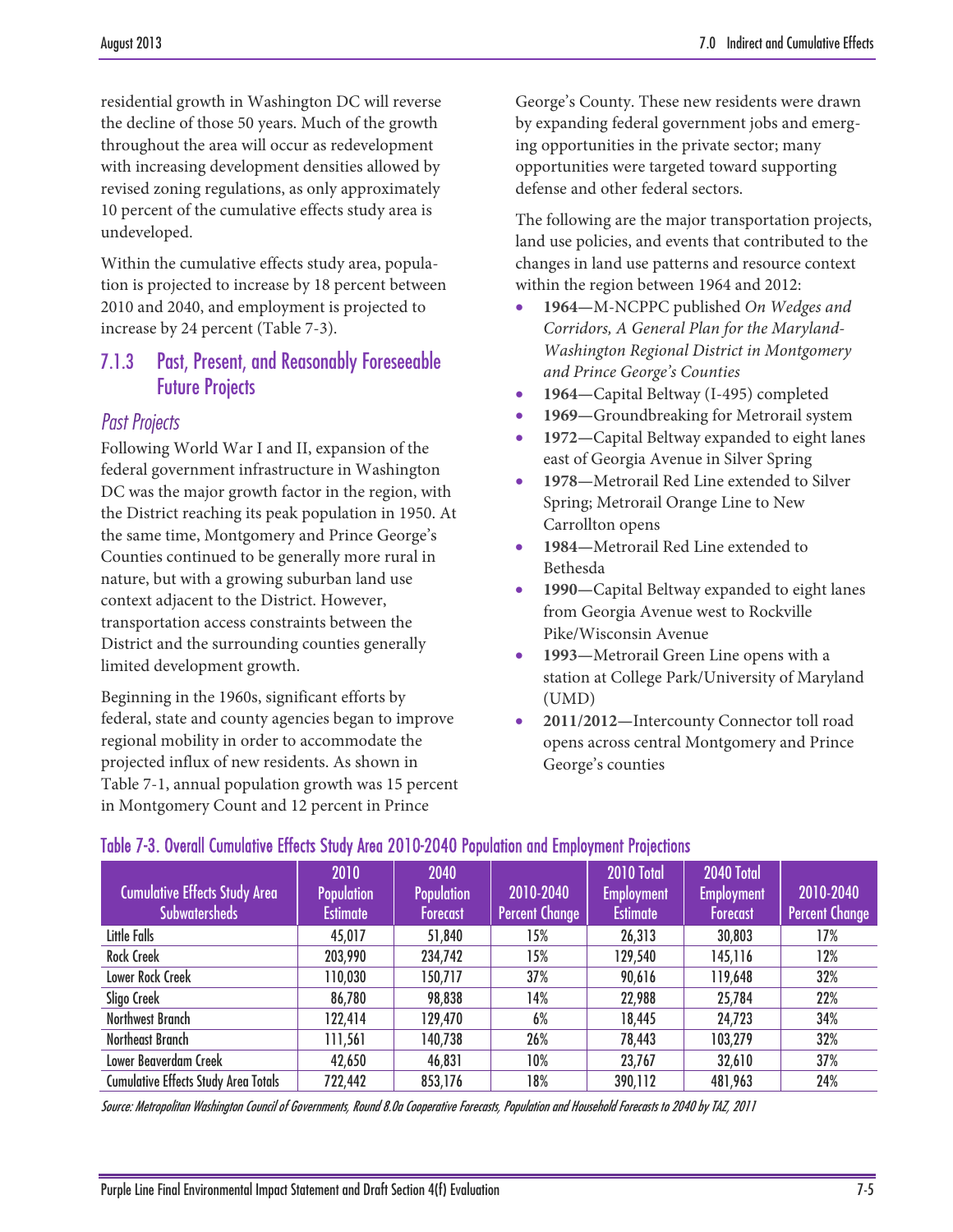These transportation projects, and the planning efforts focusing on development along the transportation corridors and at the Metrorail stations, encouraged development in Montgomery and Prince George's Counties. As shown in [Table 7-1,](#page-3-0) the development allowed for an annual population growth of 15 percent in Montgomery County and 12 percent in Prince George's County.

#### *Present and Reasonably Foreseeable Future Projects*

Present projects as well as other public actions planned and programmed to be completed by 2040 within the indirect and the cumulative effects study areas have been identified. [Table 7-4](#page-6-0) lists the public and private projects by station area in the indirect effects study area that are considered in the analysis of both indirect effects and cumulative effects, and [Table 7-5](#page-8-0) lists the additional public projects considered in the cumulative effects analysis that are outside the indirect effects study area.

In addition to the consideration of public actions, land use projections were analyzed at the traffic analysis zone (TAZ) level to identify areas for potential future private growth in both the indirect and cumulative effects study areas. TAZ's with growth exceeding 50 percent between 2010 and 2040 for households, population, or total employment were identified as potential growth areas (PGA). This enabled the analysis to focus on those areas most likely to experience future growth and potential cumulative effects on resources of interest. In general, the potential growth areas are near the Preferred Alternative and other transportation corridors [\(Figure 7-1\)](#page-2-0). Using the MWCOG forecasts, FTA and MTA identified 59 TAZs (of the 333 within the cumulative effects study area) as potential growth areas. These TAZ's are projected to accommodate approximately 70 percent of population growth and 68 percent of employment growth within the cumulative effects study area between 2010 and 2040.

# 7.2 Indirect Effects Assessment

Market demand, local planning, and transitoriented development (TOD) policies, land availability, and support infrastructure are factors that determine the location and type of growth in the indirect effects study area. Where Purple Line

stations are located with existing Metrorail stations, past, present, and foreseeable planned development and redevelopment projects are primarily spurred by Metrorail service (WMATA, 2011). In these station areas, as well as the Silver Spring Library station area, the identified planned developments are not induced by the Purple Line project, but by the long-standing and on-going catalytic effects of Metrorail service on regional growth patterns. In station areas where no changes are foreseen in existing land use and zoning, such as Dale Drive, Manchester Place, and UM Campus Center, or where future redevelopment has been planned independent of the Purple Line, such as East Campus, Purple Line stations would not be expected to induce changes in development patterns.

In the other station areas of Chevy Chase Lake, Lyttonsville, Woodside/16th Street, Long Branch, Piney Branch Road, Takoma/Langley Transit Center, Riggs Road, Adelphi Road/West Campus, M Square, Riverdale Park, Beacon Heights and Annapolis Road/Glenridge, the Purple Line would have the potential to induce development. In many cases, state initiatives and local land use planning and zoning actions undertaken in parallel with the development of the Preferred Alternative anticipate the benefits of the Purple Line by facilitating mixeduse redevelopment around the stations, often at higher densities. It is important to understand that actual station-area development may not occur at the densities proposed by current plans. In addition to the possibility that the plans may be revised, future development may be limited by various factors including market conditions, developer preferences, environmental permitting issues, and infrastructure availability.

Potential indirect effects of land use and development could include localized increased business expenses (e.g., rents) from increased property values, business migration and displacement, changes in the availability and affordability of housing stock, and changes in neighborhood character in the indirect effects study area. These potential effects could be felt most acutely by environmental justice populations in the indirect study area.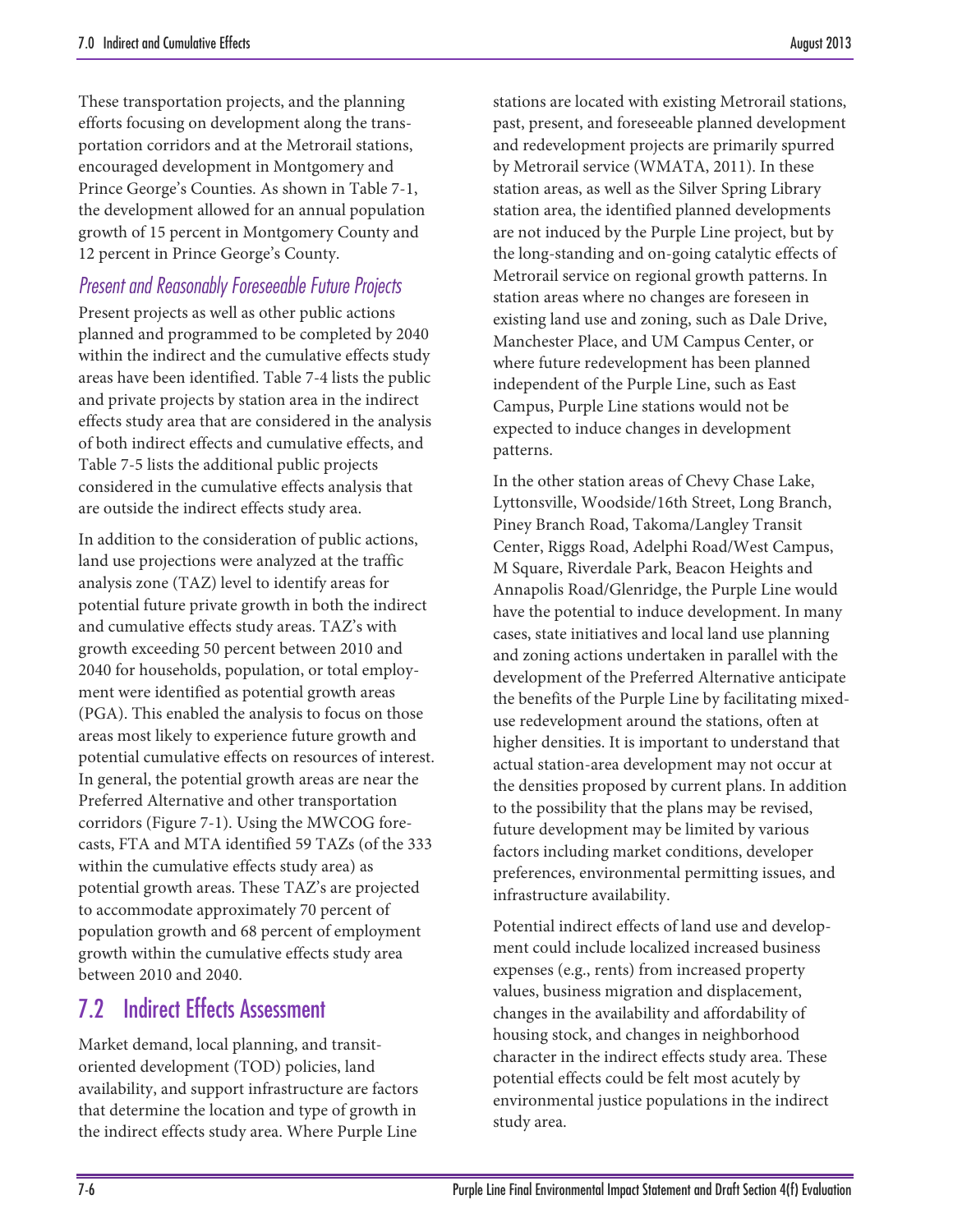| <b>Agency</b>                             | Project                                                                | <b>Description</b>                                                                                                  | <b>Subwatershed</b>                |
|-------------------------------------------|------------------------------------------------------------------------|---------------------------------------------------------------------------------------------------------------------|------------------------------------|
| <b>Bethesda Station</b>                   |                                                                        |                                                                                                                     |                                    |
| <b>Montgomery County</b>                  | Bethesda Bikeway and Pedestrian Facilities                             | Within Bethesda CBD                                                                                                 | Little Falls & Lower Rock<br>Creek |
|                                           | <b>Bethesda Metro South Entrance</b>                                   | New south entrance from Elm Street west of<br><b>Wisconsin Avenue</b>                                               | <b>Little Falls</b>                |
|                                           | <b>Bethesda Elementary</b>                                             | Expansion                                                                                                           | <b>Little Falls</b>                |
|                                           | Bethesda-Chevy Chase High School                                       | <b>Expansion</b>                                                                                                    | <b>Lower Rock Creek</b>            |
|                                           | <b>2nd District Police Station</b>                                     | Replacement                                                                                                         |                                    |
|                                           | <b>Bethesda Streetscape</b>                                            | Pedestrian improvements                                                                                             |                                    |
|                                           | <b>Bethesda Parking Renovations</b>                                    | Renovations to existing parking facilities                                                                          |                                    |
| <b>Montgomery County &amp;</b><br>Private | Bethesda Lot 31 Parking Garage                                         | A mixed use development of 250 residential units,<br>40,000 sq. ft. of retail, and 940 spaces of public<br>parking  | <b>Lower Rock Creek</b>            |
| Private                                   | <b>Woodmont East</b>                                                   | Approximately 1.2 million square feet of retail,<br>office, and hotel uses, with 210 multi-family<br>dwelling units | <b>Little Falls</b>                |
| Chevy Chase Lake Station                  |                                                                        |                                                                                                                     |                                    |
| <b>Montgomery County</b>                  | North Chevy Chase Elementary School                                    | <b>Expansion</b>                                                                                                    | Lower Rock Creek                   |
|                                           | <b>Platt Ridge Drive Extended</b>                                      | Local roadway extension                                                                                             |                                    |
| Private                                   | <b>Chevy Chase Lake Redevelopment</b>                                  | Approximately 1.5 million square feet of<br>commercial/retail development and 1,000 housing<br>units                | <b>Lower Rock Creek</b>            |
| Lyttonsville                              |                                                                        |                                                                                                                     |                                    |
| <b>Montgomery County</b>                  | <b>Rosemary Hills Elementary School</b>                                | Expansion                                                                                                           | <b>Rock Creek</b>                  |
| Woodside/16th Street Station              |                                                                        |                                                                                                                     |                                    |
| Private                                   | <b>Spring Center Redevelopment</b>                                     | TOD redevelopment of retail center with<br>development of Woodside/16th Street Station                              | <b>Rock Creek</b>                  |
| <b>M-NCPPC</b>                            | <b>Woodside Urban Park</b>                                             | <b>Renovation of facilities</b>                                                                                     | <b>Rock Creek</b>                  |
|                                           | Silver Spring Transit Center Station and Silver Spring Library Station |                                                                                                                     |                                    |
| <b>Montgomery County</b>                  | <b>Silver Spring Green Trail</b>                                       | Silver Spring Metro Station to Sligo Creek Hiker-<br><b>Biker Trail</b>                                             | Rock Creek &<br>Sligo Creek        |
|                                           | <b>Silver Spring Traffic Improvements</b>                              | CBD roadway improvements - Dale Drive to<br><b>Colesville Road</b>                                                  |                                    |
|                                           | <b>Silver Spring Library</b>                                           | Six-story library including retail incorporating a<br><b>Purple Line station</b>                                    | Sligo Creek                        |
|                                           | <b>Silver Spring Transit Center</b>                                    | Six-story mixed-use transit center                                                                                  | <b>Rock Creek</b>                  |
|                                           | <b>Silver Spring Parking Renovations</b>                               | Renovations to existing parking facilities                                                                          | Rock Creek &<br>Sligo Creek        |
|                                           | <b>Fenton Street Village</b>                                           | Improved pedestrian linkages                                                                                        | Sligo Creek                        |
|                                           | Metropolitan Branch Trail                                              | Trail from Silver Spring to Takoma Park                                                                             |                                    |
| Private                                   | <b>Fenton Street Development</b>                                       | New place of worship and associated educational<br>buildings and single-family dwelling units                       | Sligo Creek                        |
|                                           | Silver Spring Urban Renewal                                            | High density office and retail commercial<br>buildings, including hotel and apartment complex                       |                                    |
|                                           | 8621 Georgia Avenue - Silver Spring                                    | Proposed 13-story office building with retail and<br>parking facilities                                             |                                    |

#### <span id="page-6-0"></span>Table 7-4. Present and Reasonably Foreseeable Future Projects within the Indirect and Cumulative Effects Study Area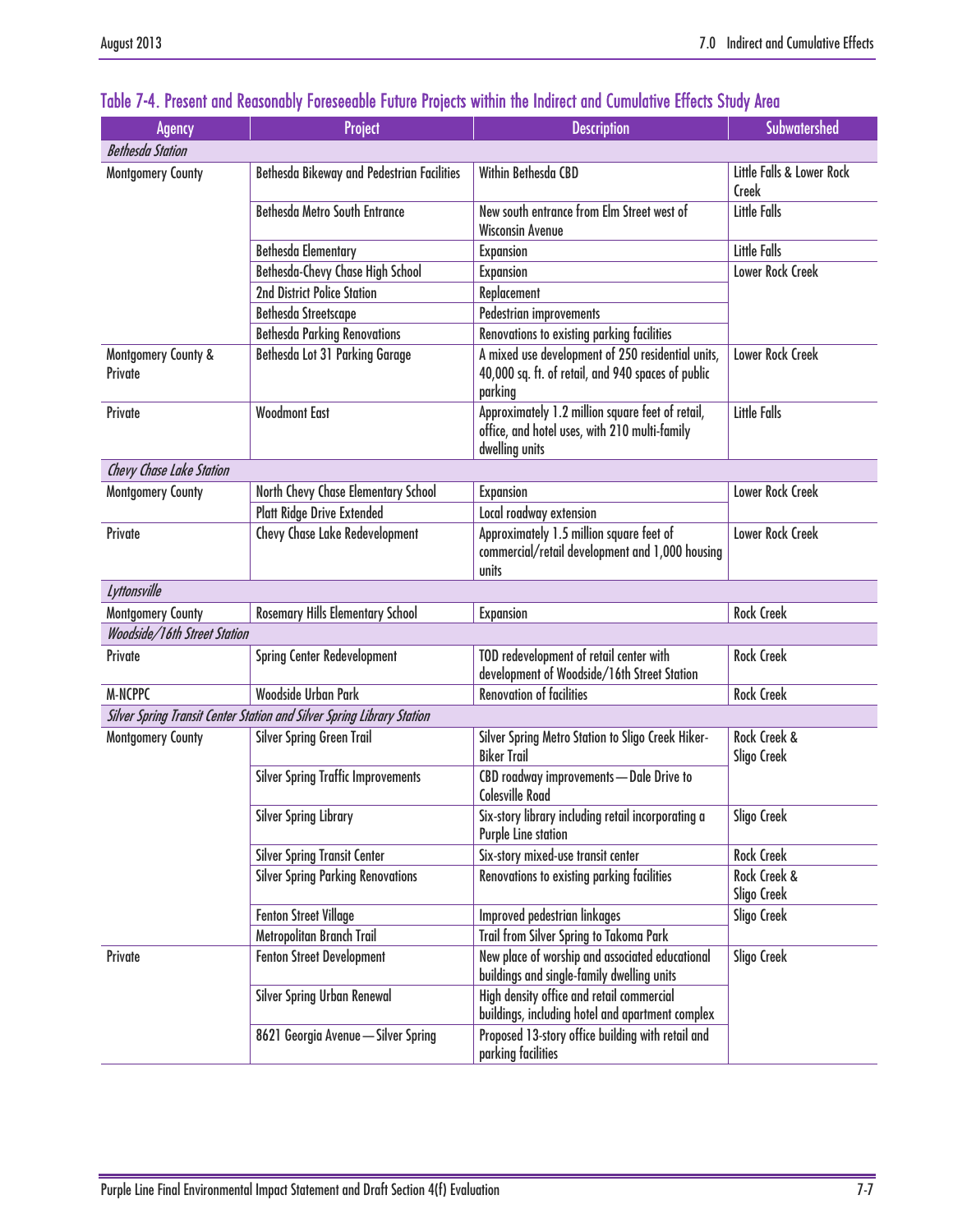# [Table 7-4. Present and Reasonably Foreseeable Future Projects within the Indirect and Cumulative Effects Study Area](#page-6-0) (continued)

| <b>Agency</b>                                       | Project                                                                             | <b>Description</b>                                                                                                                                     | <b>Subwatershed</b>     |
|-----------------------------------------------------|-------------------------------------------------------------------------------------|--------------------------------------------------------------------------------------------------------------------------------------------------------|-------------------------|
| <b>Dale Drive Station</b>                           |                                                                                     |                                                                                                                                                        |                         |
| <b>Montgomery County</b>                            | <b>Dale Drive Sidewalk</b>                                                          | New sidewalk construction from Mansfield Road to<br><b>Hartsford Avenue</b>                                                                            | Sligo Creek             |
|                                                     | <b>Old Blair Auditorium</b>                                                         | <b>Renovation</b>                                                                                                                                      |                         |
| <b>Manchester Place Station</b>                     |                                                                                     |                                                                                                                                                        |                         |
| <b>Montgomery County</b>                            | <b>Highland View Elementary School</b>                                              | <b>Expansion</b>                                                                                                                                       | Sligo Creek             |
| <b>Long Branch Station and Piney Branch Station</b> |                                                                                     |                                                                                                                                                        |                         |
| <b>Montgomery County</b>                            | <b>Flower Avenue Green Street</b>                                                   | <b>Street reconstruction</b>                                                                                                                           | Sligo Creek             |
| Takoma/Langley Transit Center Station               |                                                                                     |                                                                                                                                                        |                         |
| <b>MTA</b>                                          | Takoma/Langley Transit Center                                                       | New bus transit center- University Boulevard at<br><b>New Hampshire Avenue</b>                                                                         | <b>Northwest Branch</b> |
| <b>M-NCPPC</b>                                      | <b>Langley Park Community Center</b>                                                | <b>Renovations</b>                                                                                                                                     | <b>Northwest Branch</b> |
| <b>Riggs Road Station</b>                           |                                                                                     |                                                                                                                                                        |                         |
| None                                                |                                                                                     |                                                                                                                                                        |                         |
|                                                     | Adelphi Road/West Campus Station, UM Campus Center Station, and East Campus Station |                                                                                                                                                        |                         |
| <b>University of Maryland</b>                       | <b>UMD East Campus Redevelopment Initiative</b>                                     | 38-acre mixed-use development with retail,<br>hotel/conference, residential, and graduate<br>student housing                                           | <b>Northeast Branch</b> |
| <b>College Park Metrorail Station</b>               |                                                                                     |                                                                                                                                                        |                         |
| <b>WMATA &amp; Private</b>                          | <b>College Park Metro Development</b>                                               | Transit station improvements, 348,000 sq. ft. of<br>office space, 34,000 sq. ft. of retail, 290<br>residential units, and a 600-space garage           | <b>Northeast Branch</b> |
| <b>M-NCPPC</b>                                      | Calvert Park Neighborhood Park                                                      | <b>Reconstruction</b>                                                                                                                                  | <b>Northeast Branch</b> |
|                                                     | <b>College Park Airport</b>                                                         | New maintenance facility                                                                                                                               |                         |
|                                                     | Wells-Linson Complex                                                                | <b>Renovations</b>                                                                                                                                     |                         |
| <b>M Square Station</b>                             |                                                                                     |                                                                                                                                                        |                         |
| Private                                             | <b>Cafritz Property at Riverdale Park</b>                                           | 37-acre development with over 200,000 sq. ft. of<br>retail and restaurants, 26,400 sq. of office space,<br>995 residential units, and a 120-room hotel | <b>Northeast Branch</b> |
| University of Maryland &<br>Private                 | M-Square Research Park                                                              | Approximately 2 million sq. ft. of research and<br>office facilities on 130 acres                                                                      | <b>Northeast Branch</b> |
| <b>M-NCPPC</b>                                      | <b>Park and Recreation Administration</b>                                           | <b>Renovations</b>                                                                                                                                     | Northeast Branch        |
|                                                     | <b>Riverdale Community Recreation Center</b>                                        | <b>Renovations</b>                                                                                                                                     |                         |
| <b>Riverdale Park Station</b>                       |                                                                                     |                                                                                                                                                        |                         |
| <b>M-NCPPC</b>                                      | <b>Fletchers Field Community Park</b>                                               | <b>Renovations</b>                                                                                                                                     | <b>Northeast Branch</b> |
|                                                     | Beacon Heights Station and Annapolis Road/Glenridge Station                         |                                                                                                                                                        |                         |
| None                                                |                                                                                     |                                                                                                                                                        |                         |
| <b>New Carrollton Metrorail Station</b>             |                                                                                     |                                                                                                                                                        |                         |
| <b>WMATA &amp; Private</b>                          | New Carrollton Transit District Development                                         | Approximately 5 million sq. ft. of offices, stores,<br>hotels, and entertainment space, and up to 5,500<br>new homes                                   | <b>Lower Beaverdam</b>  |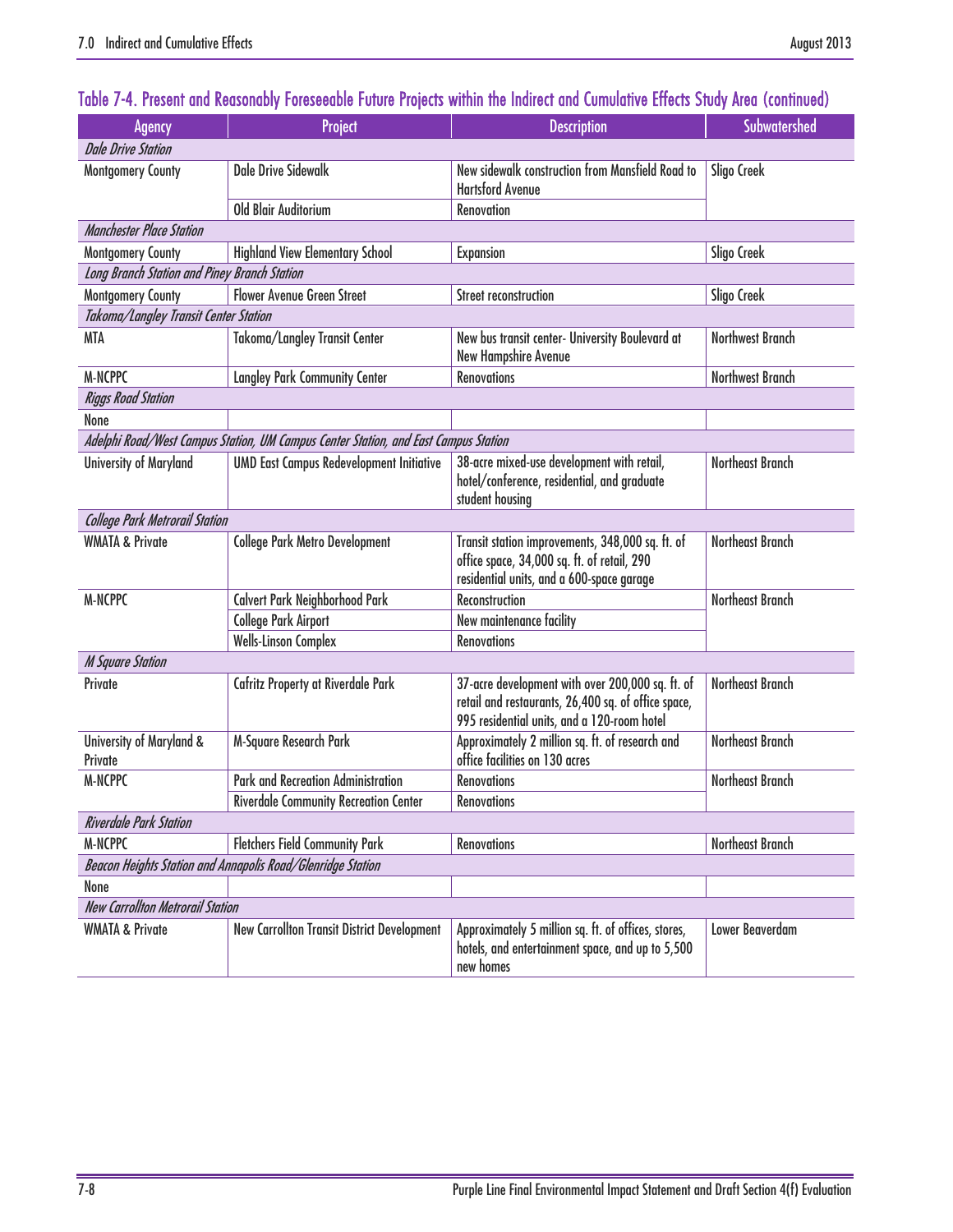| <b>Agency</b>                              | Project                                              | <b>Description</b>                                                               | <b>Subwatershed</b>                           |  |
|--------------------------------------------|------------------------------------------------------|----------------------------------------------------------------------------------|-----------------------------------------------|--|
| <b>MD SHA</b>                              | <b>BRAC Intersection Improvements</b>                | <b>Intersection improvements near National</b><br>Naval Medical Center, Bethesda | Lower Rock Creek                              |  |
|                                            | Randolph Road widening                               | Approximately 1,500 ft. of roadway<br>widening from Rock Creek to Charles Road   |                                               |  |
|                                            | MD 201/US 1                                          | Roadway widening                                                                 | <b>Northeast Branch</b>                       |  |
| <b>MD SHA &amp; Montgomery County</b>      | MD 97 (Georgia Avenue)                               | Interchange improvements                                                         | Lower Rock Creek                              |  |
| <b>Montgomery County</b>                   | <b>Westbrook Elementary School</b>                   | Expansion                                                                        | <b>Little Falls</b>                           |  |
|                                            | <b>Wood Acres Elementary School</b>                  | Expansion                                                                        |                                               |  |
|                                            | <b>Wapakoneta Road Improvements</b>                  | Local road reconstruction                                                        |                                               |  |
|                                            | <b>Viers Mill Elementary School</b>                  | Expansion                                                                        | Lower Rock Creek                              |  |
|                                            | <b>Chapman Road Extended</b>                         | <b>Extension of Chapman Avenue from</b><br>Randolph Road to Old Georgetown Road  |                                               |  |
|                                            | <b>Glenmont Fire Station 18</b>                      | Replacement                                                                      |                                               |  |
|                                            | Maple Avenue Storm Drain and Roadway<br>Improvements | <b>Street reconstruction</b>                                                     |                                               |  |
|                                            | <b>Chevy Chase Storm Drain Improvements</b>          | Drainage infrastructure improvements                                             |                                               |  |
|                                            | White Flint East Transportation                      | Local roadway/bridge improvements                                                |                                               |  |
|                                            | <b>White Flint West Transportation</b>               | Local roadway/bridge improvements                                                |                                               |  |
|                                            | <b>Wheaton Library</b>                               | <b>New construction</b>                                                          | Sligo Creek                                   |  |
|                                            | <b>Wheaton Rescue Squad</b>                          | <b>Relocation and new construction</b>                                           |                                               |  |
|                                            | Denis Avenue Health Center                           | Replacement                                                                      |                                               |  |
|                                            | <b>Wheaton Parking Renovations</b>                   | Renovations to existing parking facilities                                       |                                               |  |
|                                            | <b>Wheaton Redevelopment Program</b>                 | <b>Wheaton CBD renewal</b>                                                       |                                               |  |
|                                            | <b>Seminary Road</b>                                 | Intersection improvement                                                         |                                               |  |
|                                            | Arcola Elementary School                             | Expansion                                                                        |                                               |  |
|                                            | Northwest Golf Course                                | Site, layout and building renovations                                            | <b>Northwest Branch</b>                       |  |
| <b>MD SHA &amp; Prince George's County</b> | US 1, Baltimore Avenue                               | Roadway reconstruction - College Ave to<br>Sunnyside Ave                         | Northeast Branch                              |  |
|                                            | MD 201, Kenilworth Avenue                            | Roadway widening - Rittenhouse Road to<br><b>Pontiac Street</b>                  |                                               |  |
| Prince George's County                     | Greenbelt Road (MD 193) Bus Enhancement              | MD 650 New Hampshire Avenue to MD 564<br>Lanham-Severn Road                      | Northwest Branch &<br><b>Northeast Branch</b> |  |
|                                            | <b>US Route 1 Bus Enhancements</b>                   | District Line to MD 198                                                          |                                               |  |
|                                            | Hyattsville Area Elementary School                   | <b>Renovations</b>                                                               | <b>Northwest Branch</b>                       |  |
|                                            | <b>Hyattsville Fire Station</b>                      | Replacement                                                                      |                                               |  |
|                                            | <b>Gateway Arts District</b>                         | Local roadway improvements                                                       |                                               |  |
|                                            | Margaret Brent Elementary School                     | <b>Renovations</b>                                                               | Northeast Branch                              |  |
|                                            | <b>Charles Carroll Middle School</b>                 | <b>Renovations</b>                                                               |                                               |  |
|                                            | <b>Bladensburg High School</b>                       | <b>Renovations</b>                                                               |                                               |  |
|                                            | Parkdale High School                                 | <b>Renovations</b>                                                               |                                               |  |
|                                            | William Wirt Middle School                           | Renovation                                                                       |                                               |  |
|                                            | <b>Varnum Street</b>                                 | Local bridge replacement                                                         |                                               |  |
|                                            | <b>Greenbelt Fire/EMS Station</b>                    | Replacement                                                                      |                                               |  |
|                                            | <b>Hyattsville Library</b>                           | <b>Renovations</b>                                                               |                                               |  |
|                                            | <b>New Carrollton Library</b>                        | <b>Renovations</b>                                                               |                                               |  |
|                                            | <b>Glenarden Woods Elementary School</b>             | <b>Renovations</b>                                                               | Lower Beaverdam                               |  |
|                                            | Kentland Fire/EMS Station                            | Renovation                                                                       |                                               |  |
|                                            | <b>Glenarden Apartments</b>                          | <b>Demolition</b>                                                                |                                               |  |

#### <span id="page-8-0"></span>Table 7-5. Present and Reasonably Foreseeable Future Public Projects within the Cumulative Effects Study Area outside the Indirect Effects Study Area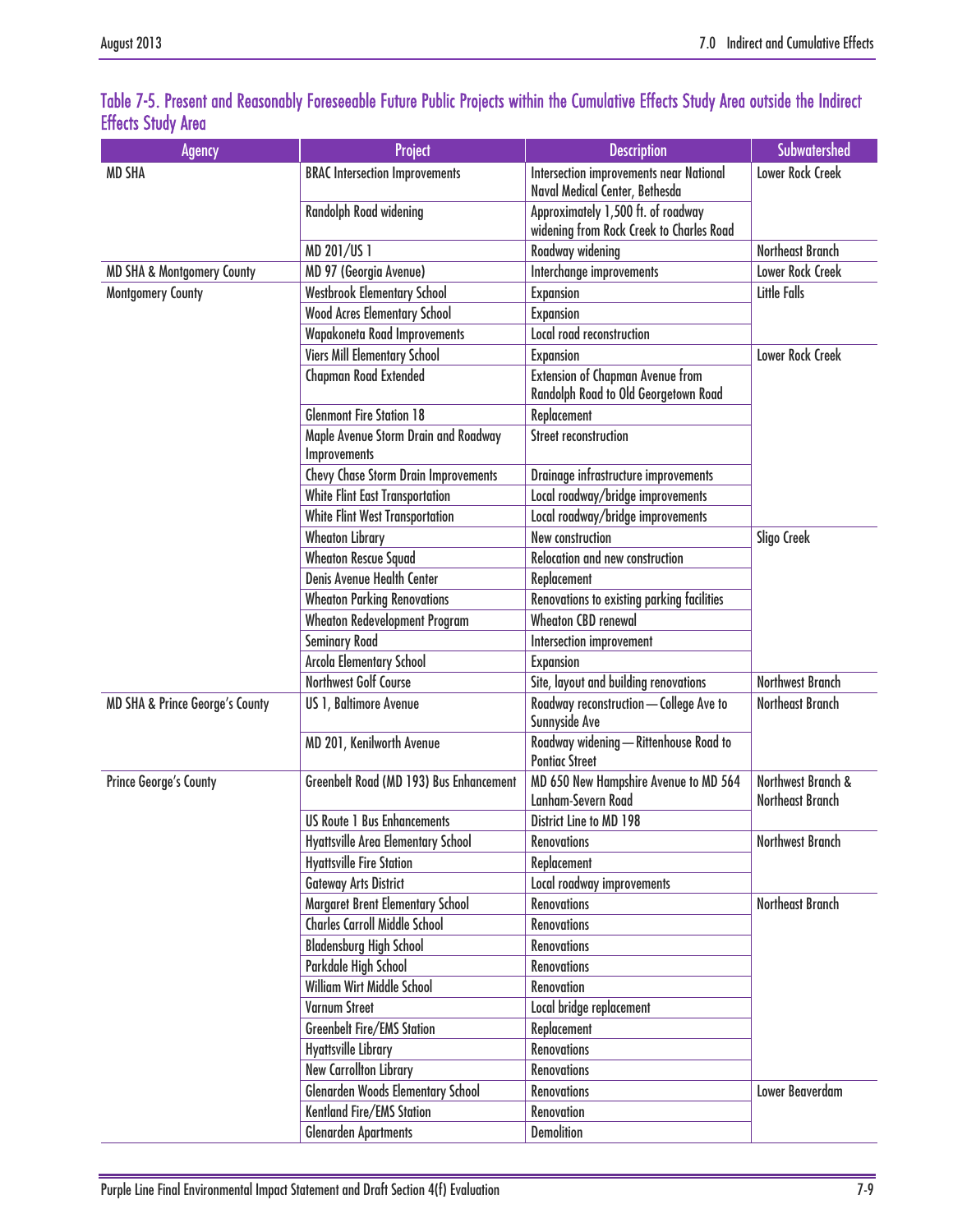| <b>Agency</b>                            | Project                                        | <b>Description</b>                  | <b>Subwatershed</b>     |  |
|------------------------------------------|------------------------------------------------|-------------------------------------|-------------------------|--|
| <b>M-NCPPC</b>                           | <b>Chillum Community Park</b>                  | <b>Renovations</b>                  | <b>Northwest Branch</b> |  |
|                                          | Dueling Branch Neighborhood Park               | <b>Renovations</b>                  |                         |  |
|                                          | <b>Heurich Community Park</b>                  | <b>Renovations</b>                  |                         |  |
|                                          | Hyattsville-Dietz Neighborhood Playground      | <b>Renovations</b>                  |                         |  |
|                                          | <b>Lane Manor Community Recreation Center</b>  | <b>Renovations</b>                  |                         |  |
|                                          | Mt. Rainier Nature Center                      | <b>Renovations</b>                  |                         |  |
|                                          | North Brentwood African Heritage Museum        | <b>Renovations</b>                  |                         |  |
|                                          | Northwest Branch Trail                         | Trail bridge replacement            |                         |  |
|                                          | <b>Paint Branch Golf Course</b>                | New building                        |                         |  |
|                                          | <b>Paint Branch Stream Valley Park</b>         | <b>Renovations</b>                  |                         |  |
|                                          | Rollingcrest-Chillum Splash Pool               | <b>Renovations</b>                  |                         |  |
|                                          | <b>Acredale Community Park</b>                 | <b>Renovations</b>                  | Northeast Branch        |  |
|                                          | Berwyn Heights School Community Center<br>Park | <b>Renovations</b>                  |                         |  |
|                                          | <b>Bladensburg Community Center</b>            | <b>Renovations</b>                  |                         |  |
|                                          | Edmonston Neighborhood Mini Park               | <b>Renovations</b>                  |                         |  |
|                                          | <b>Indian Creek Stream Valley Park</b>         | <b>Trail renovations</b>            |                         |  |
|                                          | Lake Artemesia                                 | <b>Renovations</b>                  |                         |  |
|                                          | Prince George's Plaza Community Center         | <b>Expansion</b>                    |                         |  |
|                                          | Public Playhouse Cultural Arts Center          | <b>Renovations</b>                  |                         |  |
|                                          | Rhode Island Avenue Trolley Trail              | <b>Trail construction</b>           |                         |  |
|                                          | <b>Riversdale (Calvert Mansion)</b>            | Renovation                          |                         |  |
|                                          | <b>Cheverly-East Neighborhood Park</b>         | <b>Renovations</b>                  | Lower Beaverdam         |  |
|                                          | Columbia Park Elementary School                | <b>Expansion</b>                    |                         |  |
|                                          | Kentland Neighborhood Recreation Center        | <b>Renovations</b>                  |                         |  |
|                                          | <b>Palmer Park Community Center</b>            | <b>Renovation</b>                   |                         |  |
| <b>District of Columbia</b>              | <b>DC Streetcar</b>                            | Streetcar service on Georgia Avenue | <b>Rock Creek</b>       |  |
|                                          | <b>Walter Reed Medical Complex</b>             | Redevelopment                       |                         |  |
|                                          | Engine 22 Fire                                 | <b>New construction</b>             |                         |  |
|                                          | University of the District of Columbia         | <b>Renovations</b>                  |                         |  |
|                                          | <b>Cleveland Park Library</b>                  | Renovation                          |                         |  |
|                                          | Engine 14 Fire                                 | <b>Renovations</b>                  |                         |  |
|                                          | <b>DPW Fueling Stations</b>                    | <b>Renovations</b>                  |                         |  |
|                                          | <b>Shepherd Elementary School</b>              | <b>Renovations</b>                  |                         |  |
|                                          | Lafayette Elementary School                    | <b>Renovations</b>                  |                         |  |
|                                          | <b>Hearst Elementary School</b>                | <b>Renovations</b>                  |                         |  |
|                                          | Engine 28                                      | <b>Renovations</b>                  |                         |  |
|                                          | Ellington School of Arts High School           | <b>Renovations</b>                  |                         |  |
|                                          | <b>Powell Elementary School</b>                | <b>Renovations</b>                  |                         |  |
|                                          | Roosevelt High School                          | <b>Renovations</b>                  |                         |  |
|                                          | <b>West Education Campus Elementary School</b> | <b>Renovations</b>                  |                         |  |
| <b>U.S. Health and Human Services</b>    | <b>National Institutes of Health</b>           | <b>Renovations</b>                  | <b>Rock Creek</b>       |  |
| <b>U.S. Department of Transportation</b> | FHWA-Rock Creek Parkway                        | <b>Renovations</b>                  | <b>Rock Creek</b>       |  |

#### [Table 7-5. Present and Reasonably Foreseeable Future Public Projects within the Cumulative Effects Study Area outside the Indirect](#page-8-0)  [Effects Study Area](#page-8-0) (continued)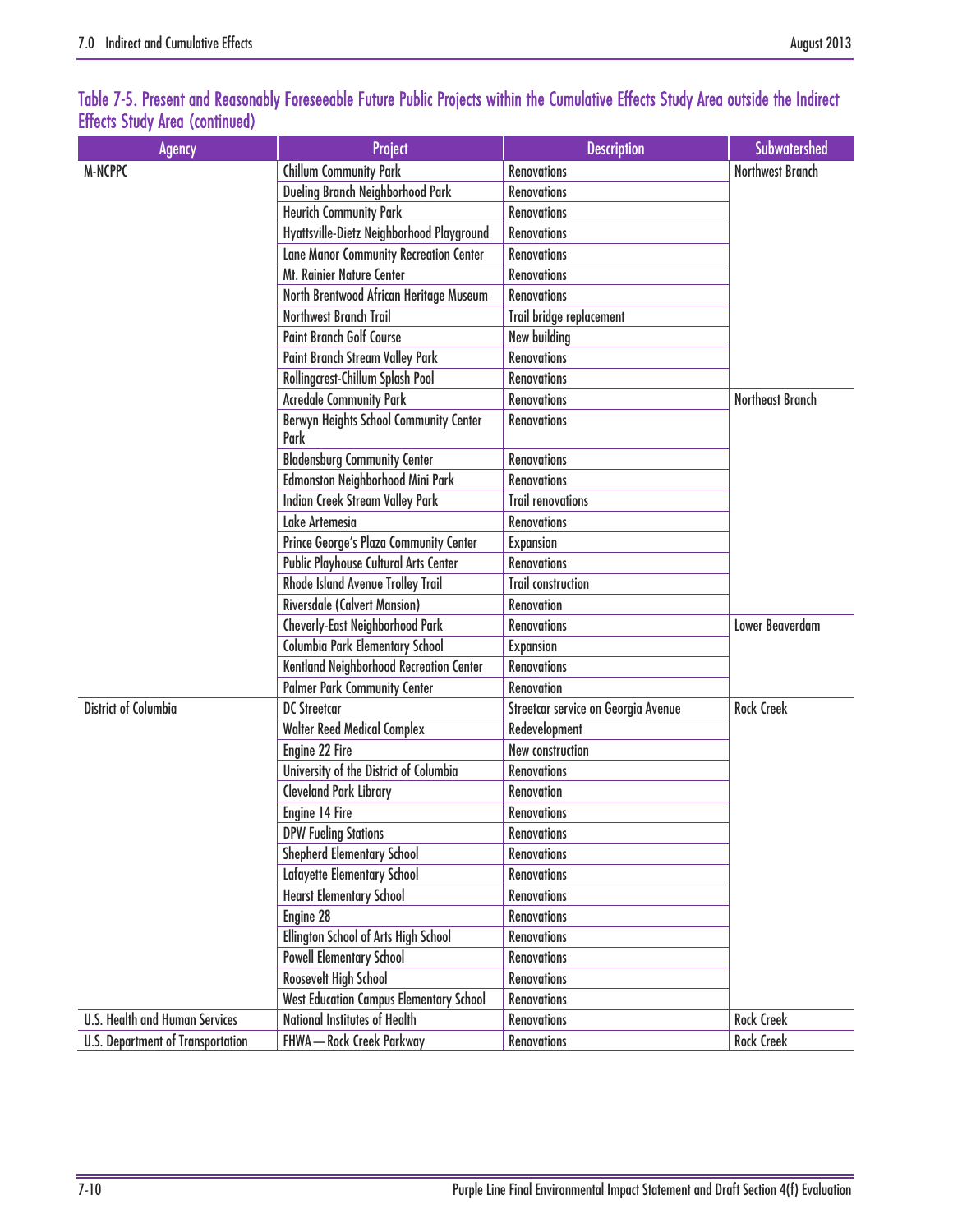The potential impacts to natural resources from development are a concern primarily in terms of potential water quality effects resulting from a potential increase in impervious surfaces; but where the redevelopment would be in already-developed areas the potential impact would be reduced.

Following is a discussion, by station area, of potential Purple Line indirect effects on resources of interest, including a comparison with how the station area would be anticipated to develop under the No Build Alternative. Where the indirect effects study areas associated with individual stations (1/2-mile buffer) largely overlap and share common characteristics, station discussions have been grouped together.

# 7.2.1 Bethesda Station

Land use patterns in this station area are strongly oriented toward the existing Metrorail station. Existing transit-oriented residential, office, and commercial uses and planned development projects, such as Woodmont East and Lot 31, would continue this pattern. As no specific developments are planned solely in anticipation of the Purple Line, the Bethesda Purple Line station would have no indirect effects on resources of interest. Development would be anticipated to be the same under both the Preferred Alternative and the No Build Alternative.

# 7.2.2 Chevy Chase Lake Station

The *Chevy Chase Lake Sector Plan* (M-NCPPC 2013, Draft) builds on the recommendations of the 1990 Plan and on the Purple Line by focusing development near the proposed station, and on the community's vision as stated in the plan to:

**"Preserve** the well-established community character of Chevy Chase Lake by protecting existing residential areas, restoring Coquelin Run, and focusing new development and redevelopment in the Town Center and by defining a standard for compatibility;

**"Enhance** quality of life and connectivity within and to the Chevy Chase Lake community by promoting pedestrian-oriented mixed-use development in the Town Center,

improving access to different modes of transportation throughout the community; and

**"Create** new choices in the Chevy Chase Lake Town Center with new opportunities for local shopping, housing, public spaces, and transit."

The plan recommends a two-step amendment to zoning. The first would precede the Purple Line and would rezone commercial properties in the Town Center along Connecticut Avenue between Chevy Chase Lake Drive and Manor Road to allow mixed residential and commercial uses.

The second, to be timed with Purple Line funding, would allow over one million square feet of new mixed-use development in remaining Town Center properties. This expanded level of development would allow more housing options and community amenities such as parks and trails.

As the Purple Line has been incorporated as an integral part of this plan, it can be said to induce the projects of the second step in the zoning amendments that would redevelop an urbanized area. The positive effects of this development would be to improve the quality of life and the economy of Chevy Chase Lake. It is anticipated that any negative impact to water quality from the increased development would be avoided through the requirements of state and federal water quality regulations and the stated intent of the community to restore Coquelin Run.

The benefits of the second step in the rezoning and redevelopment of Chevy Chase Lake foreseen by the Chevy Chase Sector Plan would not be realized under the No Build Alternative.

# 7.2.3 Lyttonsville Station

The M-NCPPC initiated work on a *Greater Lyttonsville Sector Plan* in July 2012 to develop a Lyttonsville community vision incorporating the Purple Line, the relocation of the Lyttonsville Yard site in response to community comments, and locally-desired changes to the commercial/ industrial area along Brookville Road. Redevelopment of existing commercial and light industrial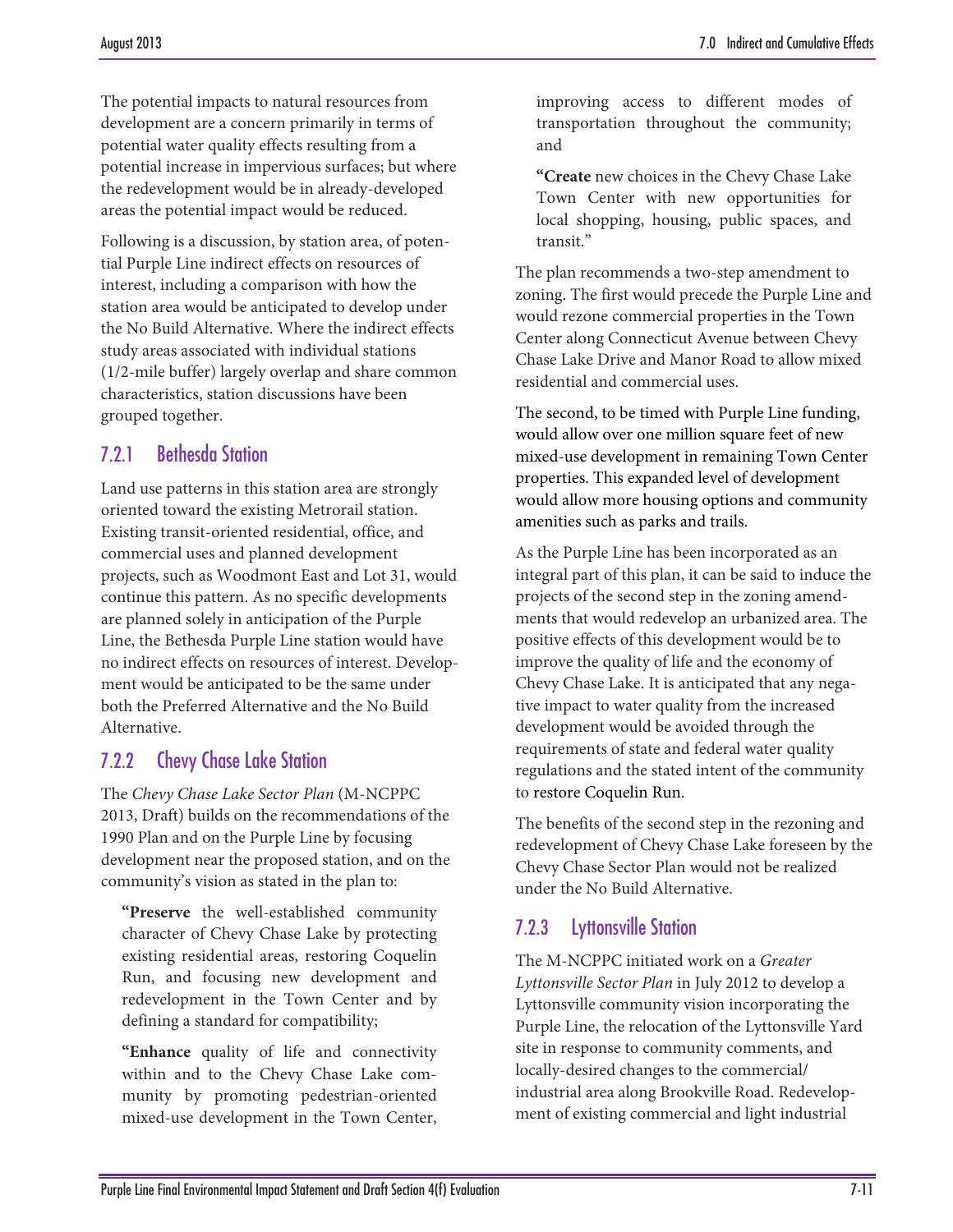properties would have the potential to displace small businesses, some of which may be minorityowned. Indirect effects to area businesses possibly would include changes to the intensity of development or the timing of proposed development, due to modifications in access and traffic patterns that would occur with the construction of the Purple Line.

The Preferred Alternative also is expected to have long-term positive effects to the economy within the indirect effects area, including additional businesses migrating to the station area to serve transit users and area residents. Effects on local employment also would be beneficial. Future development would create more jobs for local residents and increase available housing in the area. No new transportation-related catalyst for redevelopment would occur in the No Build Alternative. Thus, limited additional employment and increase in housing are anticipated to occur. On the positive side, the No Build Alternative would cause no substantial change in impervious surface area related to new development. As a result, the No Build Alternative incurs minimal concern regarding potential water quality effects.

## 7.2.4 Woodside/16th Street Station

The *North and West Silver Spring Master Plan* (M-NCPPC 2000) envisions high-density, mixeduse development in the northern portion of the Woodside/16th Street station area, with high density, multi-family residential to the south. Since MTA would acquire a portion of the Spring Center, a shopping center between 16th Street and the Metropolitan Branch right-of-way, for the Purple Line station, the land owner has expressed interest in redeveloping the remaining 6.5-acre site as TOD. Redevelopment of the center would benefit the community through increased employment opportunities and by bringing additional businesses and services to local residents. Since the land to be potentially redeveloped is a shopping center with extensive paved parking areas, there is little risk of increased impervious surfaces being created.

Lands bounded by East-West Highway and the CSX corridor, including the proposed station area, are

also included within the current *Greater Lyttonsville Section Plan* initiative.

Development of high-density mixed use in the northern portion of the Woodside/16th Street station area would be expected under either the Preferred Alternative or the No Build Alternative because the area is adjacent to downtown Silver Spring, but, in the latter event, the development would take place over a longer period of time. Under the No Build, the Spring Center would not be replaced in part by a transit station and the balance of the site would not be redeveloped.

#### 7.2.5 Silver Spring Transit Center and Silver Spring Library Stations

The combined indirect effects study area surrounding the Silver Spring Transit Center and Silver Spring Library stations is a revitalized urban core, which continues to intensify in density as part of on-going efforts by the county and private developers. The *Silver Spring CBD and Vicinity Sector Plan* (M-NCPPC 2000) encourages multi-use development within downtown Silver Spring, including retail, residential, office, hotel, and civic uses around the connected public transportation systems. While the Preferred Alternative would add transit connections, land use and development patterns are most strongly linked to the existing Metrorail station and local business enterprises. None of the projected future development in the study area is identified as induced by the proposed Purple Line, and no indirect effects on resources of interest would occur.

Development would be anticipated to be the same under both the Preferred Alternative and the No Build Alternative.

## 7.2.6 Dale Drive

The *East Silver Spring Master Plan* (M-NCPPC 2000) does not call for changes in the existing development character or uses in the Dale Drive station area. The community surrounding the station is largely a residential neighborhood zoned for single-family residences with a school campus. No vacant or underutilized parcels are currently available. No induced development or project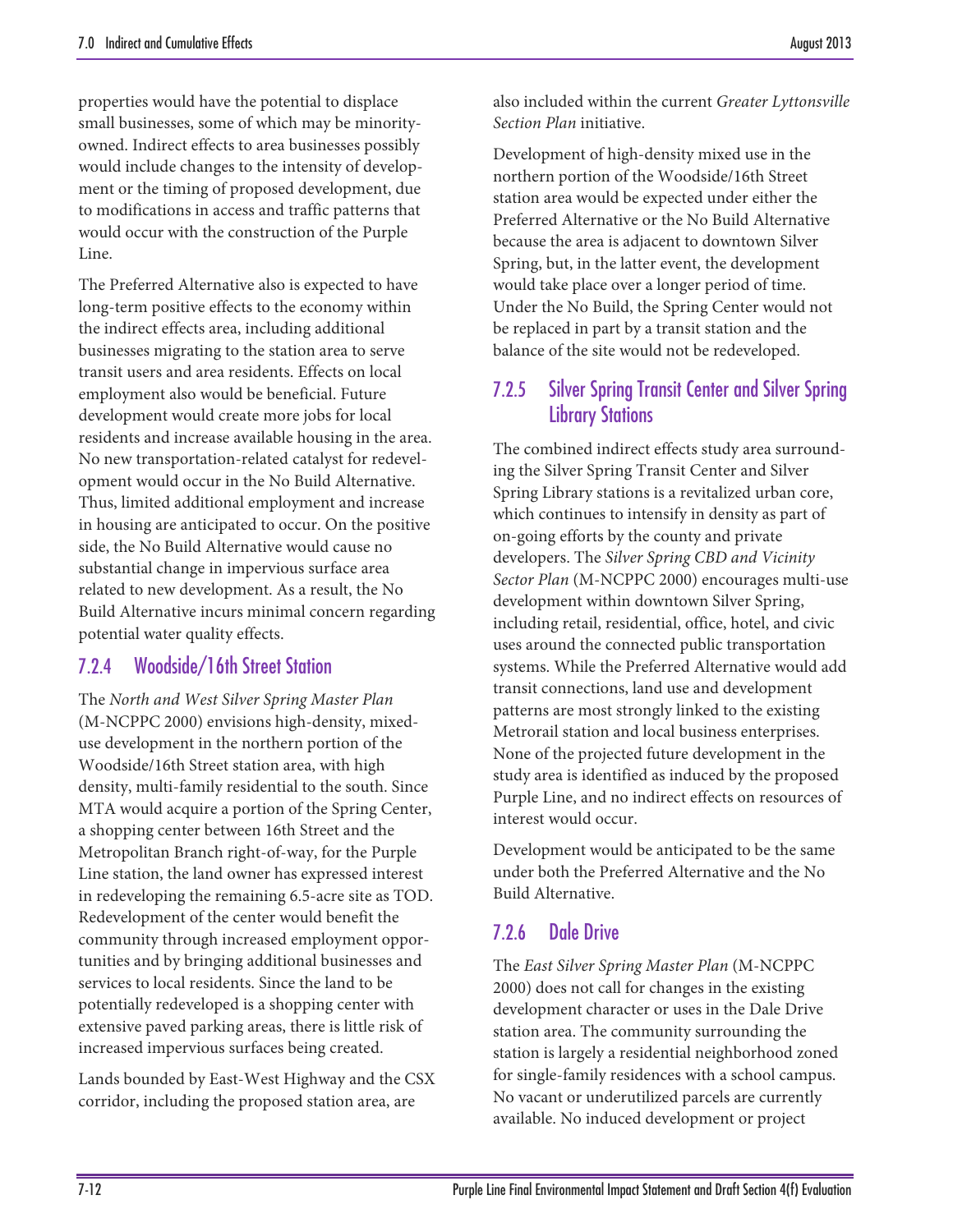related indirect effects are anticipated in the Dale Drive station area.

As the neighborhood is fully-developed and stable, no additional development would be anticipated under either the Preferred Alternative or the No Build Alternative.

# 7.2.7 Manchester Place Station

As with the Dale Drive station, the *East Silver Spring Master Plan* does not call for changes in existing development character or uses in this station area, a predominantly residential neighborhood. No induced development or project-related indirect effects are anticipated to result from the Purple Line in the Manchester Place station area.

As the neighborhood is fully-developed and stable, no additional development would be anticipated under either the Preferred Alternative or the No Build Alternative.

# 7.2.8 Long Branch and Piney Branch Road Stations

These station areas exhibit a mix of single-family homes and multi-family apartment complexes, with neighborhood commercial uses such as gas stations and small retail stores. The indirect effects study area associated with these stations is also within the state-designated Takoma Park/Long Branch Enterprise Zone. Businesses that choose to locate or redevelop property in the Enterprise Zone may be eligible for property and income tax credits, impact fee exemptions, and special permitting programs.

As a complement to the local zoning and Enterprise Zone inducements, the Purple Line would be a strong catalyst for public and private revitalization of underutilized properties. For example, it likely would trigger redevelopment of the northwest quadrant of the Arliss Street/Piney Branch Road intersection and the northeast and northwest quadrants of the Piney Branch Road/University Boulevard intersection.

Each of these sites is identified as interim development sites (i.e., before the Purple Line) in the *Long Branch Sector Plan* (M-NCPPC 2013 draft). The area including the Arliss Street/Piney Branch Road intersection is part of the envisioned Long Branch

Town Center, an area of mixed uses between Flower Avenue and Arliss Street, with a focus on neighborhood commercial uses with new public space and parking amenities. The Piney Branch Neighborhood Village interim development would include the northeast quadrant of the Piney Branch Road/ University Boulevard intersection. This area is envisioned as a higher-density residential community with diverse housing options and supporting commercial uses.

Each of these locations contains either small retail centers or individual commercial buildings, which are currently underutilized or in need of improvements. The combination of public planning, fiscal incentives, dense residential neighborhoods, and future transit improvements provide desirable conditions for future redevelopment, which would change the local neighborhood through increased pedestrian and vehicular traffic, and land use implications such as changes in local businesses and housing and increased property values. The interim developments identified in the Sector Plan are noted candidates for redevelopment and call for infrastructure improvements and development that is not predicated upon construction of the Purple Line. However, construction of the Purple Line would further encourage action on these land use plans.

If the Purple Line is constructed, the Sector Plan also envisions additional development within the Long Branch indirect effects study area, including additional housing, commercial use, and public space/parkland designed to further transform the area into a pedestrian-scale urban environment linked to public transit. Potential indirect effects in these station areas would include changes to the intensity of development or the timing of proposed development, due to modifications in access and traffic patterns that would occur with the construction of the Preferred Alternative. The Preferred Alternative is expected to have long-term positive effects to the economy within the indirect effects study area. Such development would create more area jobs, increase available area housing, improve mobility and accessibility for commuters, increase access to potentially higher-paying employment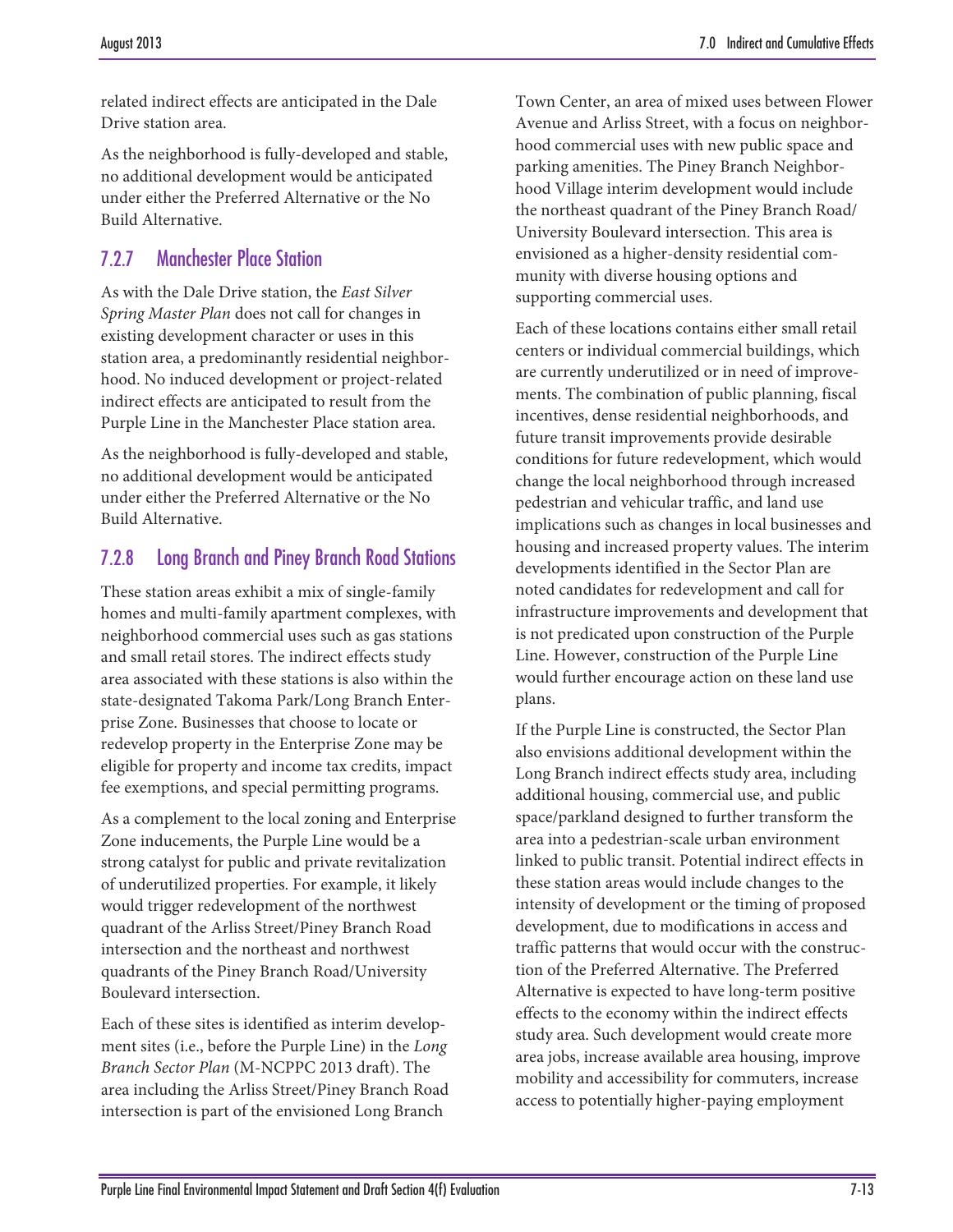opportunities for local residents, and increase customer markets for local businesses.

A potential indirect effect to environmental justice populations would be a reduction in available affordable housing as a result of the redevelopment of existing housing and increased commercial rents and increased commercial property values. However, the Sector Plan calls for approximately 700 additional subsidized housing units in the interim (i.e., independent of the Purple Line) and an additional 1,100 subsidized housing units over the long-term (i.e., post-Purple Line construction).

The Sector Plan calls for additional public green space and vegetated buffers, along with LEED building design, to reduce stormwater runoff generation.

Under the No Build Alternative, the long-term positive benefits of the Preferred Alternative would not be realized, nor would the risks of a reduction in affordable housing.

## 7.2.9 Takoma/Langley Transit Center and Riggs Road Stations

These stations serve the Takoma Langley Crossroads area, which straddles the Montgomery County and Prince George's County boundary. The planned Takoma/Langley Transit Center and Purple Line station at the intersection of University Boulevard and New Hampshire Avenue and the Purple Line operating on University Boulevard are envisioned as the catalysts for redevelopment of the existing suburban style commercial retail uses corridor.

The *Montgomery County Takoma Langley Crossroads Sector Plan* (M-NCPPC 2010) promotes improved pedestrian safety, connections to public transportation, broadened housing opportunities, preservation of existing affordable housing, and strengthened economic opportunities for businesses through innovative commercial and residential zoning and urban design concepts, which encourage new business investment, jobs creation, attractiveness of commercial areas, and a diversity of goods and services.

The plan envisions a total of 340,000 square feet of office space, 460,000 square feet of retail/commercial, and 2,800 residential dwelling units within Montgomery County. This transition would emphasize multi-story development and increase land devoted to office space, while reducing retail and residential uses in comparison to existing conditions.

The *Prince George's County Takoma Langley Crossroads Sector Plan* (M-NCPPC 2009) seeks to achieve a transit-oriented and pedestrian-friendly community that celebrates and builds upon the cultural diversity of the existing and future residents of the Takoma/Langley Crossroads. Its goals are to increase housing retention and choices; promote its image as the "International Corridor;" create a safe, clean, and green community around future transit; improve the local economy; create a pedestrian friendly community; and provide a variety of community and recreation spaces.

The plan envisions a total of 675,000 square feet of office space, 1.5 million square feet of commercial retail, and 10,400 residential housing units. Within Prince George's County, redevelopment would emphasize office space development, with minimal increases in retail and residential uses.

These station areas are also within the statedesignated Takoma Park/Long Branch Enterprise Zone.

The planned redevelopment of the indirect study area could increase pedestrian activity and increase property values. Visually, the neighborhood would become more urban, with buildings constructed on the front property line and parking in structures or mid-block lots.

As the catalyst for implementation of these plans, the Preferred Alternative is expected to have longterm positive effects to the economy. Future development would create more jobs for local residents and improve mobility and accessibility for commuters. Potential indirect effects to environmental justice populations include increased business expenses (e.g., rents) from increased commercial property values. These effects may be offset to varying degrees through increased customer markets for local businesses. For example,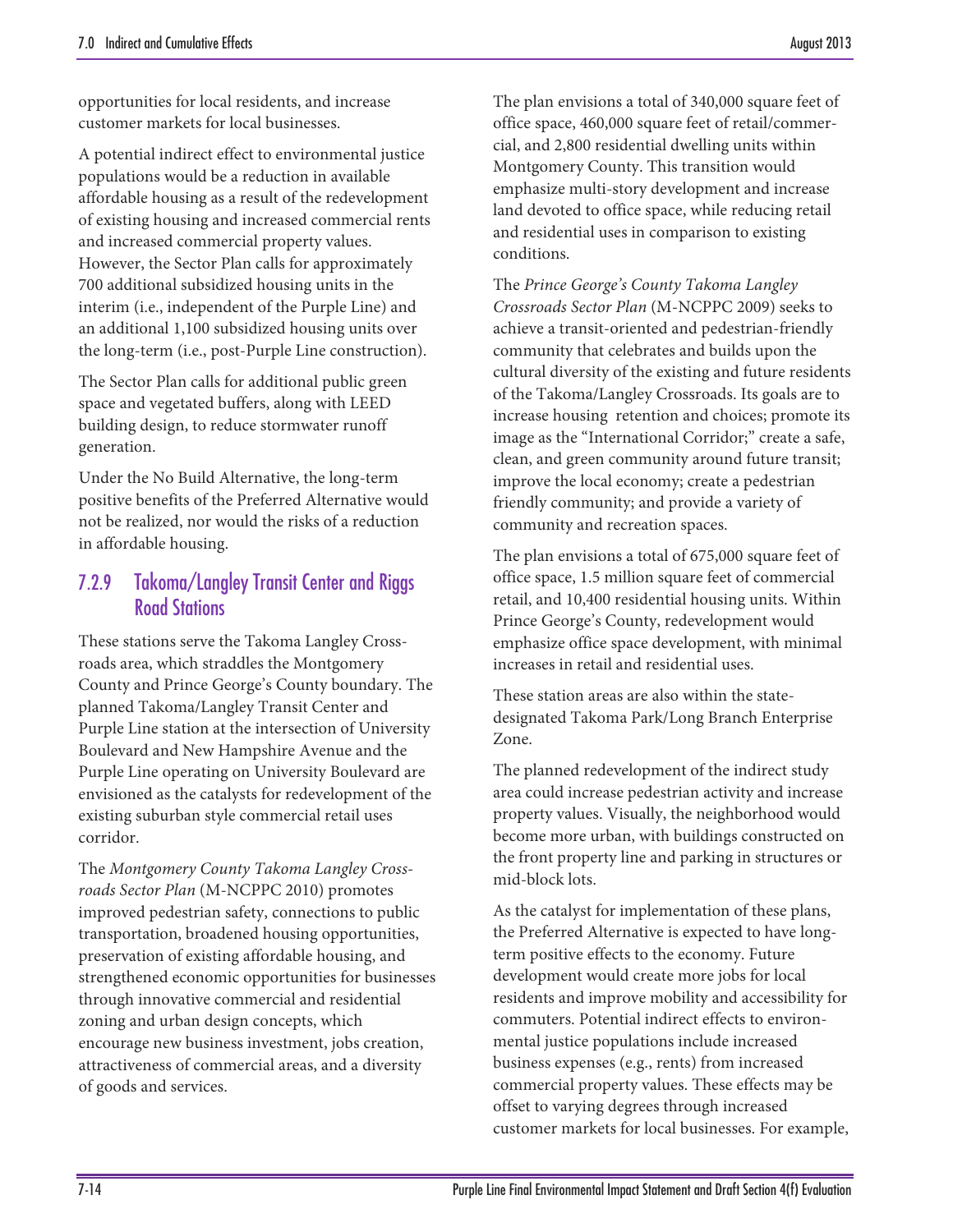implementation of Montgomery County's Takoma Langley Crossroads Sector Plan calls for broadening local commercial and housing opportunities, thereby potentially increasing the customer markets for local businesses.

Two National Register of Historic Places (NRHP) resources are present in the indirect effects study area, the McCormick-Goodheart Mansion and the Davis-Warner house (See Section 4.7 Historic Properties). As both properties are outside the area where redevelopment is anticipated, the Purple Line likely would not have an indirect effect on these resources.

As a result of the construction of the Takoma/ Langley Park Transit Center and the Takoma Langley Crossroads Sector Plans adopted by both counties, there will be redevelopment in this area. However, it can be anticipated that this redevelopment would occur sooner and with higher densities under the Preferred Alternative than under the No Build Alternative.

## 7.2.10 Adelphi Road/West Campus, UM Campus Center, and East Campus Stations

The Preferred Alternative would contribute indirectly to development west of the UMD campus at the Adelphi Road/West Campus station, but no changes are anticipated within the UM Campus Center station indirect effects study area. No adverse indirect effects are anticipated to the UMD Historic District. Development at the East Campus station was planned independently of the Purple Line. Although current plans accommodate the station, the Preferred Alternative is not inducing the redevelopment.

The Prince George's County *Purple Line TOD Study* (M-NCPPC 2013, Draft) envisions mixed-use redevelopment at the Adelphi Road/West Campus station into a new "gateway" for the university, composed of predominantly mid-rise residential uses with ground floor retail along the south side of Campus Drive, and redevelopment could include trail linkages to surrounding community parks.

The East Campus indirect effects area is constricted by the floodplain of Northwest Branch, which must be protected in the future development plans.

Future development as a result of the Preferred Alternative would not be expected to occur in the Adelphi Road/West Campus station area. Also, it is not anticipated that there would be any substantive difference in future development under either the Preferred Alternative or the No Build Alternative for the UM Campus Center station area, which is within the established section of the UMD campus, or in the East Campus station area where the redevelopment of the East Campus was planned independent of the Purple Line and is anticipated to be undertaken under either alternative.

## 7.2.11 College Park and M Square Stations

At the College Park station, the WMATA public/ private redevelopment efforts would not be influenced by the Preferred Alternative.

At the M Square Station, the M Square Research Park will support approximately 2 million square feet of research and office facilities and is anticipated to occur without the Preferred Alternative. The Cafritz Property at Riverdale Park development and other identified projects are likewise, not influenced by the Preferred Alternative. Development is a natural resources concern in terms of land clearing, potential water quality effects, and the protection of wetlands and floodplains associated with Northeast Branch.

This new development in these station areas will occur under the No Build alternative as well as under the Preferred Alternative.

# 7.2.12 Riverdale Park Station

Redevelopment of existing retail/commercial uses within a four-block area adjacent to the proposed Riverdale Park station is envisioned by the Prince George's County *Purple Line TOD Study* (M-NCPPC 2013, Draft) as an indirect effect of the Preferred Alternative. The study recommends midrise mixed-use developments of housing, office, and neighborhood retail with new public spaces.

Increased pedestrian and vehicular traffic and land use and economic implications could result from planned redevelopment. Indirect effects likely would include changes to the intensity of development or the timing of proposed development, due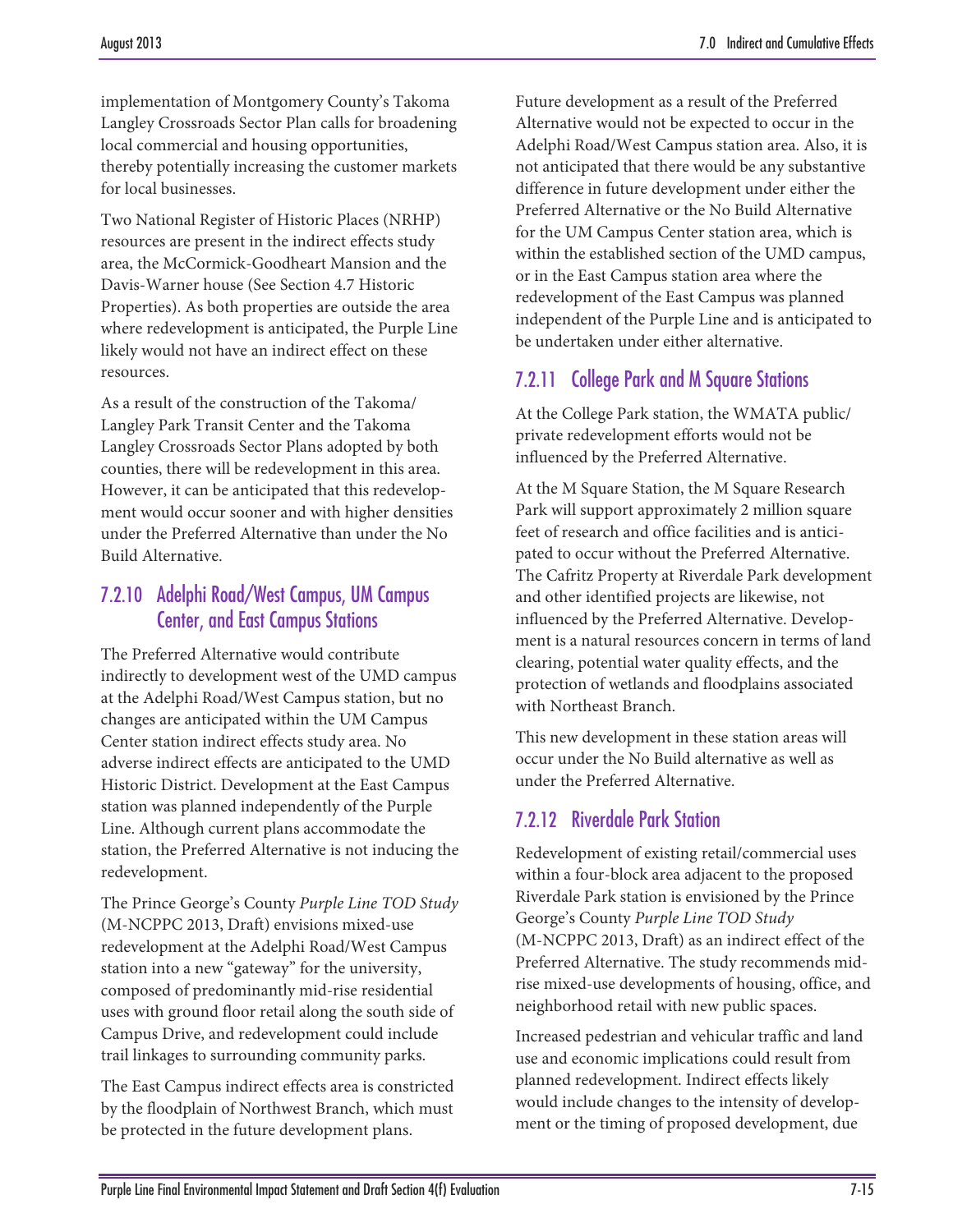to modifications in access and traffic patterns resulting from the Preferred Alternative. An indirect effect of the Purple Line could be the displacement of some businesses by the envisioned redevelopment. Further studies by the town and county would be required to advance the redevelopment idea, assess potential effects, and identify appropriate mitigation.

The Preferred Alternative would be expected to have long-term positive effects to the economy within the station area by creating area jobs, increasing available area housing, and improving mobility and accessibility for commuters. These benefits would apply to all area residents, including environmental justice populations.

A potential indirect effect of redevelopment in this station area is to increase pressure on the Northeast Branch floodplain. Redevelopment has the potential to increase the amount of runoff the floodplain handles as well as directly impact the floodplain by encroachment. Further studies by the town and county would be required to advance the redevelopment idea, assess potential effects on the floodplain, and identify appropriate mitigation.

Under the No Build Alternative, no substantial changes in the land use would be expected.

#### 7.2.13 Beacon Heights Station

The Prince George's *Purple Line TOD Study*  (M-NCPPC 2013, Draft) identifies minor redevelopment opportunities influenced by the Preferred Alternative in this station area. The major redevelopment opportunities are projected at the existing County Park Police Headquarters building and the East Pines Shopping Center. Redevelopment at these locations could involve multi-story residential uses with ground-level neighborhood retail.

Changes to the existing community would occur through increased pedestrian and vehicular traffic and land use and economic implications. Indirect effects likely would include changes to the intensity of development or the timing of proposed development, due to modifications in access and traffic patterns resulting from the Preferred Alternative.

The Preferred Alternative is expected to have longterm positive effects to the economy within the station area by creating area jobs, increasing available area housing, and improving mobility and accessibility for commuters. These benefits would apply to all area residents, including environmental justice populations. As described below in Section 7.4, the potential exists for rents to increase in station areas, an effect that is of most concern in environmental justice population areas.

While the institutional development potentially would occur under either the Preferred Alternative or the No Build Alternative resulting in some increase in associated economic activity, the longterm benefits to the Beacon Heights station area anticipated under the Preferred Alternative would not occur under the No Build Alternative.

#### 7.2.14 Annapolis Road/Glenridge Station

The land area adjacent to the proposed Annapolis Road/Glenridge station supports approximately 50,000 square feet of office space and 110,000 to 140,000 square feet of retail commercial uses. The County has approved a Development District Overlay Zone to promote consistency between the goals of the *Central Annapolis Road Sector Plan* (M-NCPPC 2010) and future development. The Annapolis Road/Glenridge station is also within the state-designated Enterprise Zone.

Redevelopment of the existing Glenridge Shopping Center and surrounding areas is envisioned by the sector plan in response to the Purple Line. Glenridge Transit Village is planned to be a pedestrian-friendly, mixed-use center that supports community scale transit-oriented development and new employment and commercial opportunities centered on the Annapolis Road station area. At build-out, the village would support a total of 250,000–300,000 square feet of low-to-mid-rise office use, 400–500 housing units, and 130,000 to 190,000 square feet of commercial retail space.

Through increased pedestrian and vehicular traffic and land use and economic implications, the community would be changed. Indirect effects at the station area would include changes to the intensity of development or the timing of future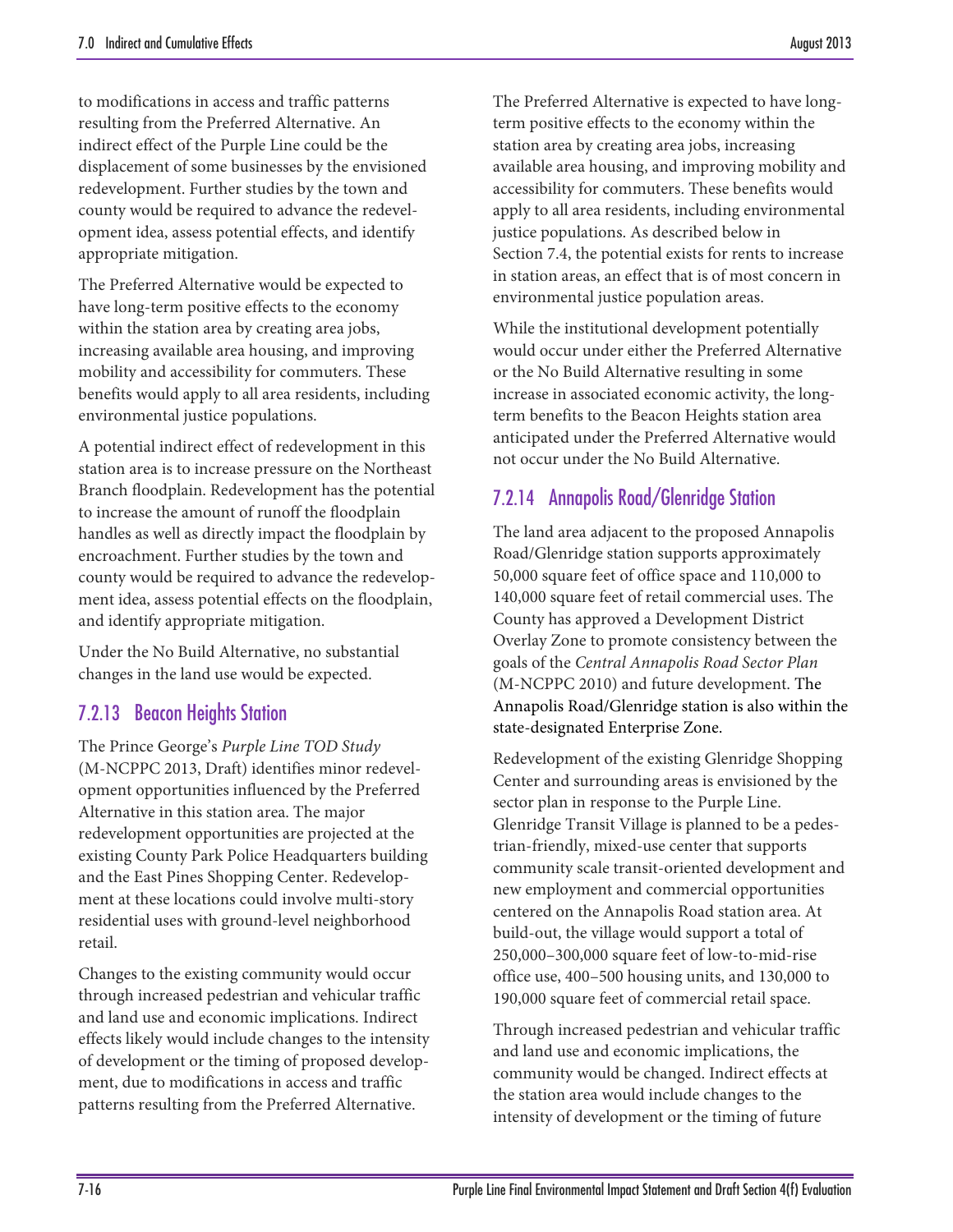development in conjunction with the construction of the Preferred Alternative. Displacement of existing businesses would occur; the potential for water quality effects is also a concern. The Preferred Alternative is expected to have long-term positive effects to the economy. Future development would create more area jobs, increase available area housing, and improve mobility and accessibility for commuters. These benefits would apply to all area residents, including environmental justice populations.

It can be anticipated that some development would occur under the No Build Alternative as a result of the Development District Overlay Zone, but it is not anticipated that the Glenridge Transit Village would be constructed. As a consequence, the long-term positive effects to the economy would not be realized.

# 7.2.15 New Carrollton Station

The planned WMATA and MDOT redevelopment activities at this station are not indirectly attributable to the Purple Line.

Development would be anticipated to be the same under both the Preferred Alternative and the No Build Alternative.

# *Implications of Indirect Effects*

While not the sole or primary driver of change, the presence of the Purple Line is likely to contribute to social and economic influences that may transform communities over time. For example, a 2006 report by the Center for Transit Oriented Development, "*Preserving and Promoting Diverse Transit Oriented Neighborhoods*," looked at communities within a one-half mile radius of transit stations (a transit zone) across the country in terms of their social and economic characteristics and documented the following findings:

- Transit zones have more racial and ethnic diversity than the average census tract in the same metropolitan area
- <span id="page-16-0"></span>• Housing accommodates a greater share of a region's lower-income households in transit zones than a region overall
- Transit zones support important segments of the population in terms of rental housing and household size
- Transit zones have a greater than average proportion of homeowners who spend more than 30 percent of their income on housing
- Transit zones allow people to live with fewer cars
- By 2030, nearly two-thirds of the potential demand for housing near transit is likely to come from households that have incomes below the area median income

Studies of the effect of transit on property values using sales data typically have indicated increases in residential real estate values in close proximity to stations, with a reduced influence beyond a one-half mile radius $^{\rm l}$ . This premium depends on several factors, including the design of the station, the level of ridership, local real estate market conditions, neighborhood characteristics, and adjacent land uses. These economic effects can be a both a benefit and a burden. While implementation of the Purple Line may help communities effect positive economic growth, the diversity and the economic needs of the entire community must be considered.

Throughout the development of the Preferred Alternative, MTA has been engaged with neighborhoods and businesses along the corridor to understand their concerns. MTA will continue working with the counties and advocacy groups to support engagement of local elected officials regarding land use changes such as gentrification.

Prince George's County has recently completed the *Purple Line TOD Study* (M-NCPPC 2013, Draft) of five transit station areas to determine a future vision for these communities and to ultimately develop planning strategies that seek to build both diverse and prosperous neighborhoods. A number of public assistance programs, including home and business improvement subsidies and public infrastructure funding, are in place in Prince George's County to

2nd Edition, National Association of Realtors, 2012 [http://www.realtor.org/sites/default/files/transportation-toolkit-2012-05-](http://www.realtor.org/sites/default/files/transportation-toolkit-2012-05-29.pdf) [29.pdf](http://www.realtor.org/sites/default/files/transportation-toolkit-2012-05-29.pdf)

 $\overline{a}$ 

<sup>1</sup> Public Transportation Boosts Property Values" in *Transportation: A Toolkit for Realtors*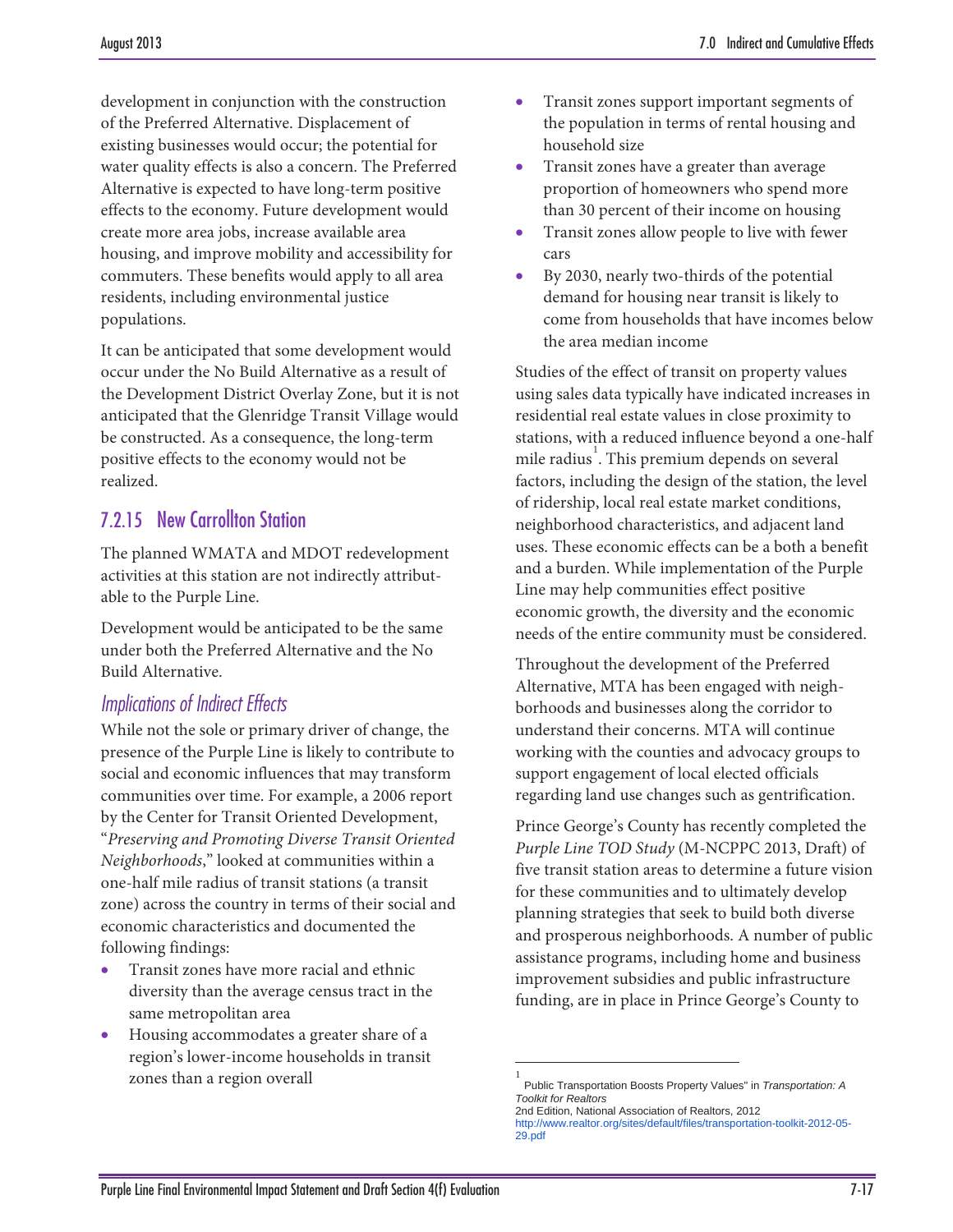address priority needs related to affordable housing, economic revitalization, and public services.

The Montgomery County Moderately Priced Housing Law, in effect since 1974, has facilitated the private development of over 13,000 affordable housing units between 1976 and 2010.

Montgomery County also recently enacted legislation requiring the county to include an assessment of the potential for incorporating affordable housing into county capital projects such as libraries, fire stations, recreation centers, and parking structures.

MTA is engaging small business leaders in the Purple Line corridor in identifying opportunities and resources for technical assistance to businesses through entities such as the Maryland Small Business Development Center (see Section 4.19.5).

Related discussion of potential cumulative effects on environmental justice populations is presented in Section 7.4.

# 7.3 Cumulative Effects Assessment

Planned transportation and other governmental development in the cumulative effects study area is programmed or anticipated to occur independently of the Purple Line. The vast majority of these developments would be located in the Lower Rock Creek and Sligo Creek watersheds of Montgomery County and the Northwest and Northeast Branch watersheds in Prince George's County. Projections of anticipated land development are based on current local and regional land use and growth management objectives and regulations and already consider the implementation of the Preferred Alternative.

The Purple Line would have an incremental effect on resources of interest in the context of all other past, present, and reasonably foreseeable actions in the cumulative effects study area. The Preferred Alternative is not anticipated to generate substantial cumulative resource effects in the cumulative effects study area. In general, direct and indirect adverse impacts generated by the Purple Line project would be localized to the Purple Line corridor.

For example, FTA and MTA's assessment considered the potential for cumulative effects due to the effects of concurrent construction of the Bethesda Metro Station South Entrance and the Purple Line Bethesda station. As described in Chapter 2.0, Montgomery County intended to initiate construction of the Metro Station South Bethesda Station Entrance as a separate project prior to the start of the Purple Line construction. However, based on recent discussions with the county, MTA understands that the County is likely to build their project at the same time as the Purple Line so as to benefit from construction interface and cost savings. FTA and MTA's assessment of the cumulative effect of concurrent project construction would be limited to closure of Elm Street between Wisconsin Avenue and Woodmont Avenue during the construction of the shaft containing the elevators and egress stairs that connect the Metrorail station and the surface.

Throughout the planning phase of the project, MTA worked closely with agencies, institutions, and private landowners and developers to design a transit line that fits within the existing and future environment.

The assessment of potential cumulative effects of the Purple Line and other past, present, and reasonably foreseeable actions is presented by resource in the following subsections.

## 7.3.1 Neighborhoods and Community Facilities and **Services**

Cumulative effects to neighborhoods and community facilities and services would occur as a result of past, present, and reasonably foreseeable future development and changes in population and employment in the cumulative effects study area.

The primary development forces are state initiatives and local planning and zoning actions that call for development and redevelopment in many parts of the Purple Line cumulative effects study area, particularly along the Purple Line corridor. Focal points of these initiatives are the Metrorail stations and Purple Line stations in the Purple line corridor, primarily urbanized centers that are themselves growth areas. Growth and redevelopment by others and the catalytic effect of the Purple Line would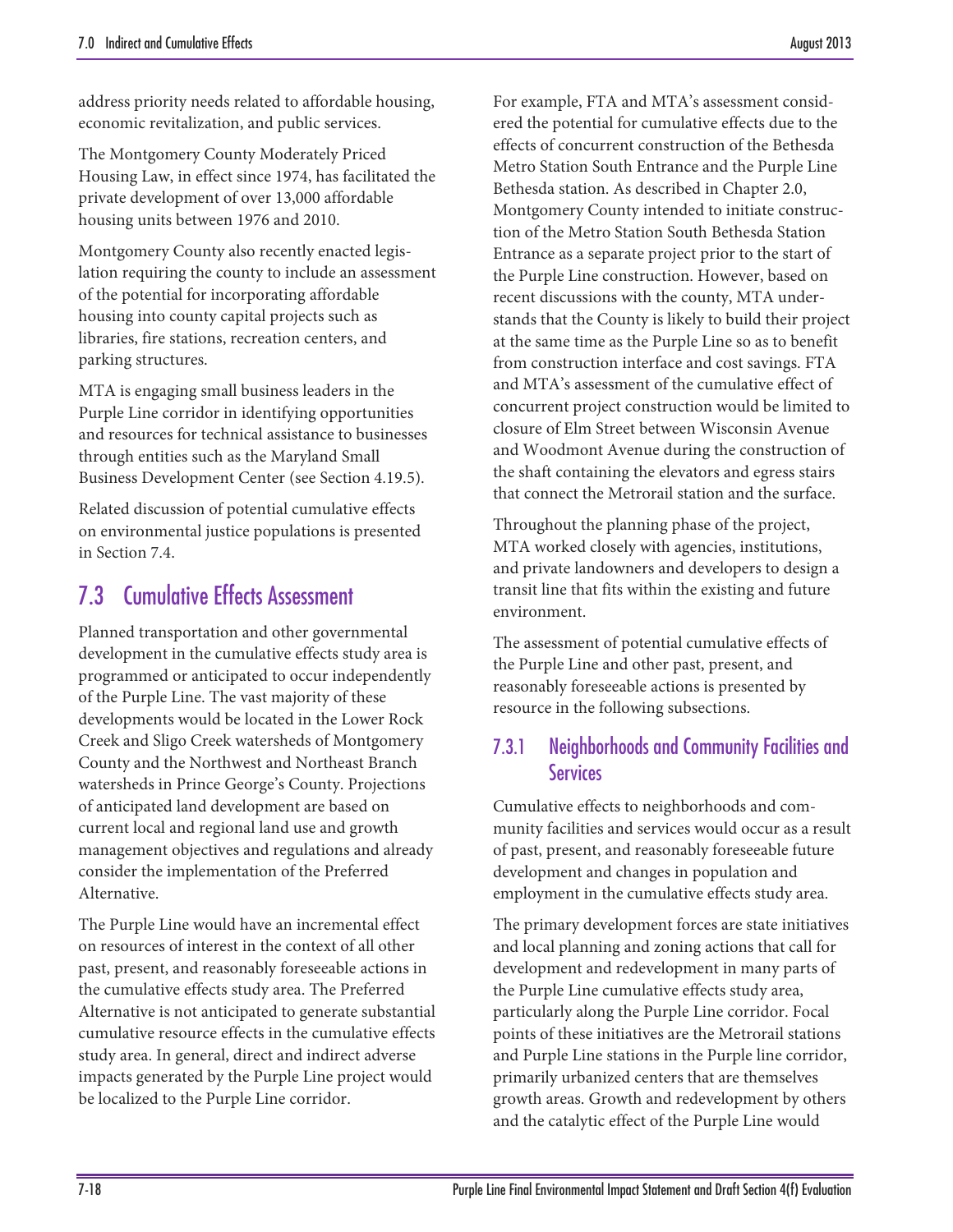result in neighborhood change over the long term in the localized Purple Line corridor. The transitoriented development goals of the counties will change neighborhood character through increases in the density and mix of land uses. The economic benefits of these actions have the potential to increase property values. Transit-oriented development could change the demographic profile of a neighborhood. As discussed above, these changes may be beneficial to some and a burden for others.

In large part, the Preferred Alternative plays a supporting role with incremental, localized effects compared to the larger state policies and countydriven planning actions. At some Purple Line station locations, for example and as described in Section 7.2, the Preferred Alternative would have a more prominent role in shaping neighborhood character in the Purple Line corridor. For this reason, MTA is an active participant with the counties, as well as residents and business leaders, in planning a future vision for communities in the Purple Line corridor and in developing strategies to build and maintain diverse and prosperous neighborhoods.

Population and employment growth in the cumulative effects study area, supported by state and county planning and zoning actions, is expected to increase local travel demand, traffic congestion, and demand for transit services. The Purple Line would help satisfy the transit demand and potentially would transfer some demand from private vehicles to transit service.

Forecasted population and employment growth based on state and county planning actions would increase pressure on public infrastructure and services. State and county development regulations, including state Smart Growth requirements and public facility ordinances, serve to direct future growth and limit excessive pressure on public facilities and services. Anticipating future population and employment growth, some infrastructure investments are already planned and programmed, including school additions and expansions, new and renovated fire and police stations, public health facilities, and other community enhancements. As the Purple Line is included in county master plans, the incremental demands on infrastructure from

future induced growth in the Purple Line corridor would be accounted for in current infrastructure plans.

## 7.3.2 Parks and Recreation Facilities

Past, present, and reasonably foreseeable future county actions include property acquisition for parks, infrastructure and facility improvements, and maintenance programs. Population growth in the cumulative effects study area is expected to increase demand and capacity pressure on public parks and recreation facilities in the region. Due to limited land availability and funding for acquisitions, future park improvements by the counties and National Park Service are geared toward maximizing the use of already protected land to meet these recreational demands. These limitations have the potential to result in a long-term shortfall in the ratio of parks and recreation areas to population.

As described in Section 4.6, the Preferred Alternative would affect several parks, primarily by minor roadway widening or access modifications. No reasonably foreseeable actions by others are known to have a potential cumulative impact on parks and recreation areas in the long-term.

Considered cumulatively, the county actions would have the greatest effects on parks by providing new or expanded facilities and maintaining existing facilities in good order. The effects of the Purple Line action involve small portions of parks, primarily where the parks are adjacent to or are crossed by existing roadways. MTA is coordinating with the counties and National Park Service to assess means to avoid or further minimize park impacts and to develop effective mitigation strategies to offset adverse effects. MTA is guided by the regulations of Section 4(f) of the Department of Transportation Act of 1966 in this regard.

## 7.3.3 Cultural Resources

The cumulative effects study area contains 55 resources listed on the NRHP, including several historic districts, portions of the former Baltimore and Ohio Railroad, and the Baltimore Washington Parkway, along with 731 resources listed on the Maryland Inventory of Historic Places.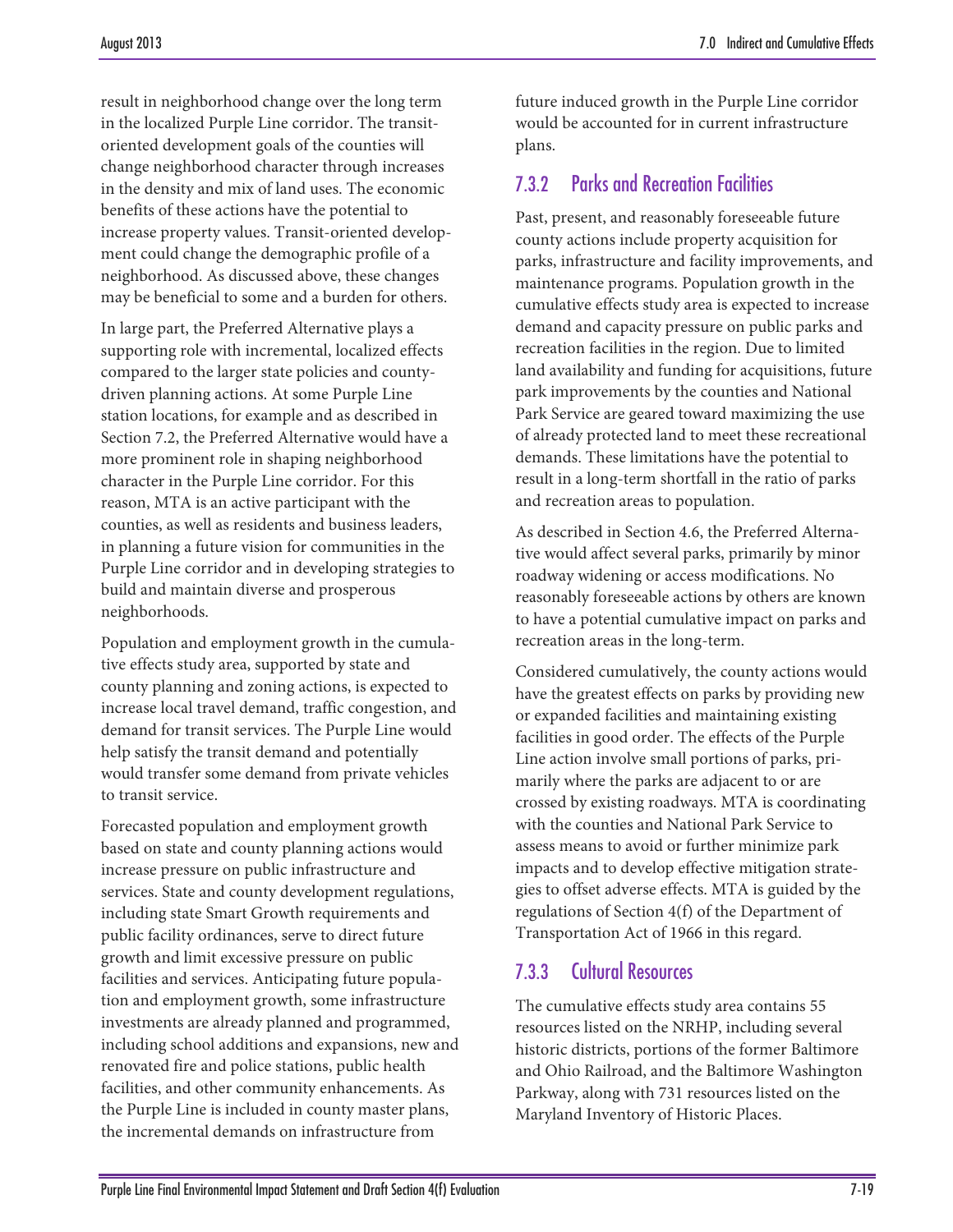The potential effects of the Preferred Alternative on historic resources are described in Section 4.7; resources of interest adversely affected by the Preferred Alternative are the Talbot Avenue Bridge; the Metropolitan Branch, B&O Railroad; and the Falkland Apartments. Future actions other than the Purple Line have the potential to adversely affect cultural resources in the cumulative effects study area. However, no known public actions also would affect the Talbot Avenue Bridge; the Metropolitan Branch, B&O Railroad; or the Falkland Apartments. MTA is guided by Section 106 of the National Historic Preservation act and Section 4(f) of the Department of Transportation Act of 1966 in regard to avoiding or minimizing adverse effects.

# 7.3.4 Forests

Within the cumulative effects study area, forest cover trends between 2002 and 2010 generally mirror the statewide trends, with an overall 3 percent reduction in forest cover [\(Table 7-6\)](#page-19-0).

The potential growth areas within the cumulative effects study area are generally locations without extensive forest coverage [\(Table 7-7\)](#page-19-1) or are

locate in areas with some forest protections in place. Forest-related habitat and ecological functions are associated largely with the protected stream valley parks. A number of other forested lands, for example the Indian Creek stream valley south of the Greenbelt Metrorail station, are at risk for

| <b>Cumulative</b><br><b>Effects Study</b><br>Area        | 2002<br><b>Forest</b><br>acres | 2002 percent of<br>land area that is<br>forest | 2010<br><b>Forest</b><br>acres | 2010 percent of<br>land area that is<br>forest | 2002-<br>2010<br><b>Percent</b><br>change in<br>forest<br>cover |
|----------------------------------------------------------|--------------------------------|------------------------------------------------|--------------------------------|------------------------------------------------|-----------------------------------------------------------------|
| Little Falls                                             | 498                            | 10%                                            | 508                            | 10%                                            | 2%                                                              |
| <b>Rock Creek</b>                                        | N/A                            | N/A                                            | N/A                            | N/A                                            | N/A                                                             |
| Lower Rock Creek                                         | 1,064                          | 9%                                             | 1,017                          | 9%                                             | $-4%$                                                           |
| Sligo Creek                                              | 646                            | 9%                                             | 579                            | 8%                                             | $-10%$                                                          |
| Northwest Branch                                         | 2,191                          | 15%                                            | 2,529                          | 17%                                            | 15%                                                             |
| Northeast Branch                                         | 2,926                          | 20%                                            | 2,639                          | 18%                                            | $-10%$                                                          |
| Lower<br>Beaverdam                                       | 891                            | 17%                                            | 682                            | 13%                                            | $-23%$                                                          |
| Cumulative<br><b>Effects Study</b><br><b>Area Totals</b> | 8,216                          | 14%                                            | 7,954                          | 14%                                            | $-3%$                                                           |

<span id="page-19-0"></span>Table 7-6. Change in Forested Land within the Cumulative Effects Study Area

Note: Rock Creek information is not available and was thus not included in the totals or average percentages.

Source: MDP, 2011

#### <span id="page-19-1"></span>Table 7-7. Potential Cumulative Effects to Forested Land

| <b>Cumulative Effects</b><br><b>Study Area</b>                                                                | Total Size (ac)                                                    | 2010 Forest (ac) | Forest percentage of<br>subwatershed | Forest acres in projected<br>growth areas | Percent of subwatershed<br>forest lands in projected<br>growth creas |
|---------------------------------------------------------------------------------------------------------------|--------------------------------------------------------------------|------------------|--------------------------------------|-------------------------------------------|----------------------------------------------------------------------|
| Little Falls                                                                                                  | 5,131                                                              | 508              | 10%                                  | 27                                        | 5%                                                                   |
| <b>Rock Creek</b>                                                                                             | ΝA                                                                 | NA               | NA                                   | ΝA                                        | ΝA                                                                   |
| Lower Rock Creek                                                                                              | 11,702                                                             | 1,017            | 9%                                   | 176                                       | 17%                                                                  |
| Sligo Creek                                                                                                   | 6,936                                                              | 579              | 8%                                   | 24                                        | 4%                                                                   |
| Northwest Branch                                                                                              | 14,634                                                             | 2,529            | 17%                                  | 173                                       | 7%                                                                   |
| <b>Northeast Branch</b>                                                                                       | 14,246                                                             | 2,639            | 19%                                  | 774                                       | 29%                                                                  |
| Lower Beaverdam                                                                                               | 5,287                                                              | 682              | 13%                                  | 383                                       | 56%                                                                  |
| <b>Cumulative Effects</b>                                                                                     | 57,936                                                             | 7,954            | 14%                                  | 1,557                                     | 20%                                                                  |
| <b>Study Area Totals</b>                                                                                      |                                                                    |                  |                                      |                                           |                                                                      |
| <b>Preferred Alternative</b><br><b>Forest Impacts</b>                                                         | 47.6 ac (0.6 percent of cumulative effects study area forest land) |                  |                                      |                                           |                                                                      |
| Note: Rock Creek information is not available and was thus not included in the totals or average percentages. |                                                                    |                  |                                      |                                           |                                                                      |

development. A large forested tract already has been impacted by the recently developed 245-acre mixed use Woodmore Town Centre at Glenarden.

Calculating the foreseeable forest impacts in the cumulative effects study area finds that the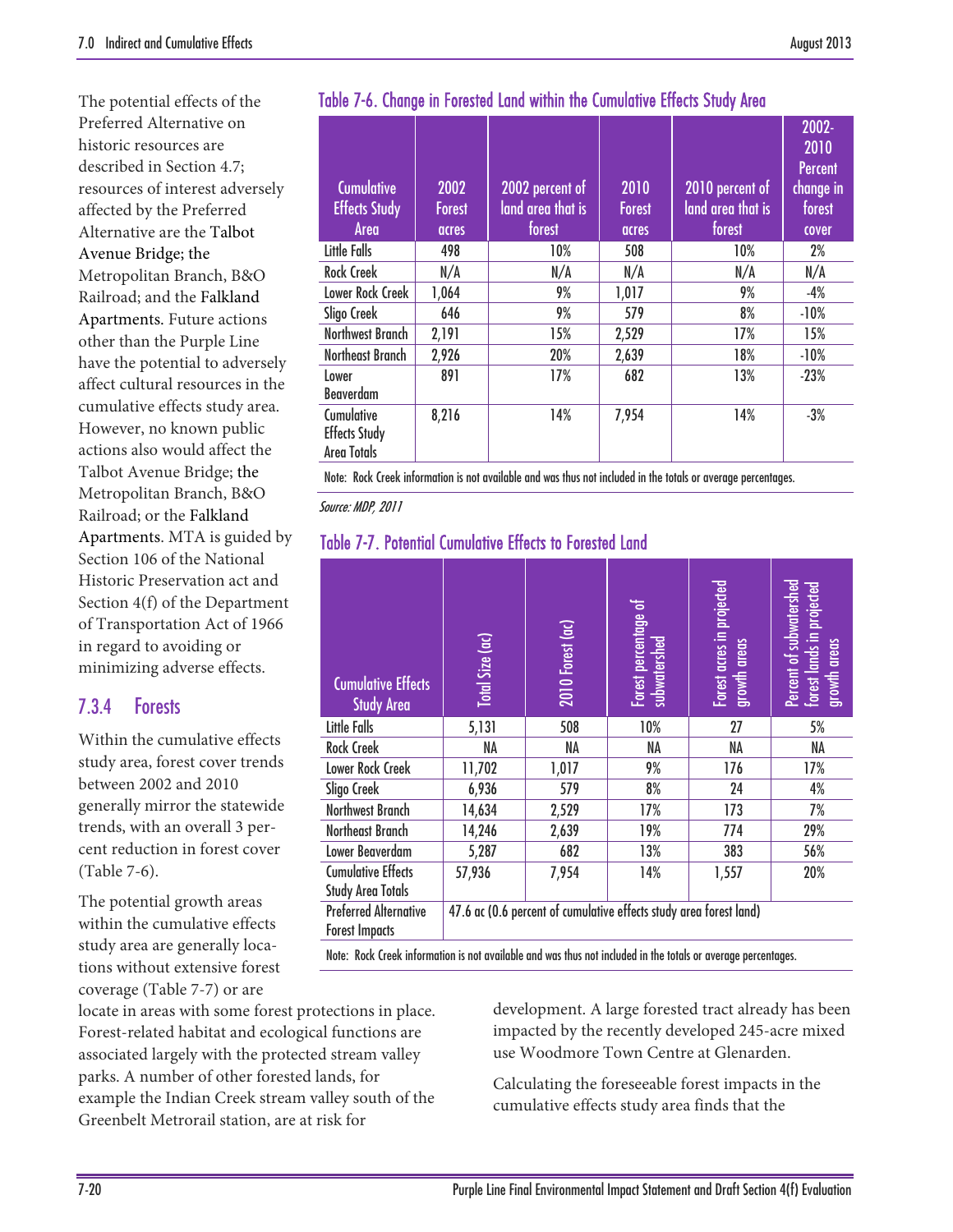Preferred Alternative would directly affect approximately 0.6 percent of the forest land, largely through construction within the Georgetown Branch right-of-way and roadside strip acquisitions. MTA is guided by the Maryland Natural Resources Article Section 5-1601 through 5-1613, known as the Maryland Forest Conservation Act, which regulates development impacts to forest land as well as the use of the Georgetown Branch right-of-way.

## 7.3.5 Floodplains

Within the cumulative effects study area, floodplains generally are associated with the stream valley parks [\(Table 7-8\)](#page-20-0). Historically, floodplains have been impacted by urban development. More recent threats include the Indian Creek stream valley, which is partly a focal point for future transit-oriented development. The Beaverdam Creek floodplain in the vicinity of the Cheverly Metrorail station appears to have been reduced through a recent warehouse development.

The potential effects of the Preferred Alternative on floodplains are described in Section 4.14; impacts are primarily at perpendicular crossings where existing roadway widening and improvements to address pre-existing flooding problems are proposed. Purple Line impacts to floodplains would total 10.9 acres, or approxi-

mately 0.2 percent of the floodplains acreage within the cumulative effects study area. Future actions other than the Purple Line have the potential to adversely affect floodplains in the cumulative effects study area. However, no known actions would affect the same floodplains. MTA is guided by current state and county laws and regulations regarding floodplains. MTA is striving to minimize floodplain impacts and will be required to obtain stormwater management permits prior to construction.

# 7.3.6 Water Quality

Each of the subwatersheds within the cumulative effects study area contains large areas of urban land use and impervious coverage, which contribute to water quality degradation as discussed in Section 4.14. Natural water quality buffers for surface waters are generally limited to the stream valley parks. Water quality impairments occur in each of the three major watersheds (Potomac River, Rock Creek, and Anacostia River), related to the urbanized nature of the cumulative effects study area. Future development by others would be regulated by state water resources laws intended to protect waterways and water quality.

MTA would be subject to the same laws and regulations in the implementation and operation of the Purple Line. Direct effects on surface waters are anticipated to be minor and localized, mainly associated with temporary construction activities and stormwater runoff from newly created impervious surfaces at stations and yards. MTA has sought to minimize new impervious surfaces and would obtain applicable Maryland Department of the Environment permits, would address stormwater management, and aim to protect water quality and important aquatic resources. Consequently, the role of the Purple Line in cumulative

| <b>Cumulative Effects</b><br><b>Study Area</b>            | Total Size (ac)                                                       | 2010 Floodplain (ac) | Floodplain percentage of<br>subwatershed | Floodplain acres in<br>projected growth areas | Percent of floodplains in<br>projected growth areas |
|-----------------------------------------------------------|-----------------------------------------------------------------------|----------------------|------------------------------------------|-----------------------------------------------|-----------------------------------------------------|
| Little Falls                                              | 5,131                                                                 | 581                  | 11%                                      |                                               | $<$ l%                                              |
| <b>Rock Creek</b>                                         | 11,346                                                                | 572                  | 5%                                       | 0                                             | $0\%$                                               |
| Lower Rock Creek                                          | 11,702                                                                | 748                  | 6%                                       | 115                                           | 15%                                                 |
| Sligo Creek                                               | 6,936                                                                 | 154                  | 2%                                       | 0                                             | $0\%$                                               |
| <b>Northwest Branch</b>                                   | 14,634                                                                | 1,561                | 11%                                      | 220                                           | 14%                                                 |
| Northeast Branch                                          | 14,246                                                                | 1,727                | 12%                                      | 1,003                                         | 58%                                                 |
| Lower Beaverdam                                           | 5,287                                                                 | 244                  | 5%                                       | 88                                            | 36%                                                 |
| <b>Cumulative Effects Study</b><br><b>Area Totals</b>     | 69,282                                                                | 5,587                | 8%                                       | 1,427                                         | 26%                                                 |
| <b>Preferred Alternative</b><br><b>Floodplain Impacts</b> | 10.9 acres (0.2 percent of cumulative effects study area floodplains) |                      |                                          |                                               |                                                     |

#### <span id="page-20-0"></span>Table 7-8. Potential Cumulative Effects to Floodplains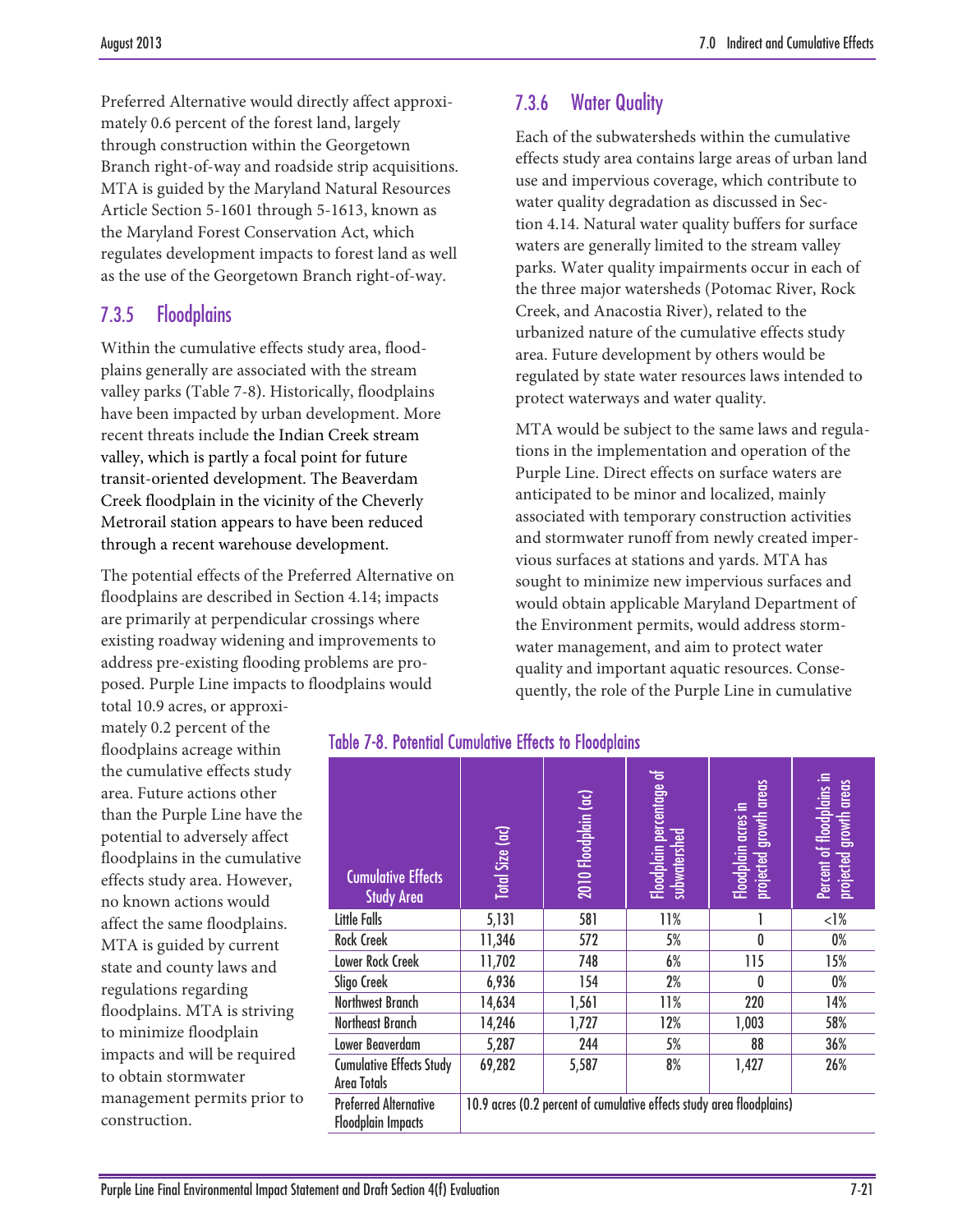effects on surface water resources is negligible given the current and proposed amount of urban development.

#### 7.3.7 Wetlands

Recent estimates of wetlands trends in Maryland watersheds note decreased rates of wetland loss and some gains due primarily to wetland creation required through wetland permit mitigation [\(Table 7-9\)](#page-21-0). Between the years 1991 and 2000, the State of Maryland and the major watersheds intersecting the cumulative effects study area all exhibited net gains in wetland acreage.

Overall, the percentage of wetlands in the cumulative effects study area is typical of a largely urbanized area [\(Table 7-10\)](#page-21-1). Most of the wetland acreage within the cumulative effects study area is included in stream valley parks and other public lands, which are protected areas not subject to future development. Other wetlands typically are small systems remaining as remnants within

generally urbanized environments. However, several future potential growth areas contain a comparatively substantial amount of wetlands.

Within the cumulative impact study area, the only wetland known to be susceptible to foreseeable development is along the Indian Creek stream valley (Northeast Branch), where transit-oriented development at the Greenbelt Metrorail station is a potential threat to the wetlands.

The Preferred Alternative is projected to directly permanently affect 0.6 acres of wetlands, approximately 0.03 percent of the wetland acreage within the cumulative effects study area. The anticipated mitigation requirements would entail an estimated 0.7 acres of wetland compensation, resulting in an approximately 0.1 acre net gain in wetlands within the cumulative effects study area. MTA would be required to obtain permits under Section 404 permit of the federal Clean Water Act, the Maryland Nontidal Wetlands Protection Act, and county level regulations.

#### <span id="page-21-0"></span>Table 7-9. Wetland Status and Trends of Tributary Basins within Cumulative Effects Study Area between 1991 and 2000

| Geography                     | <b>MD 8-Digit</b><br><b>Watershed</b> | <b>Total Acres of</b><br><b>Permanent Loss</b> | <b>Total Acres of</b><br><b>Gains</b> | Net Gain/Loss |
|-------------------------------|---------------------------------------|------------------------------------------------|---------------------------------------|---------------|
| Potomac River - Montgomery Co | 02140202                              | $-2.49$                                        | 13.84                                 | 11.35         |
| <b>Rock Creek</b>             | 02140206                              | $-1.88$                                        | 2.44                                  | 0.56          |
| Anacostia                     | 02140205                              | $-23.25$                                       | 35.48                                 | 12.23         |
| Maryland                      | NA                                    | $-378$                                         | 645                                   | 267           |

Source: MDNR Surf Your Watershe[d http://dnr.maryland.gov/watersheds/surf/](http://dnr.maryland.gov/watersheds/surf/)

#### <span id="page-21-1"></span>Table 7-10. Potential Cumulative Effects to Wetlands

| <b>Cumulative Effects Study Area</b>                                                                        | <b>Total Size (acres)</b> | 2010 Wetland<br>$(acres)^*$ | <b>Wetland</b><br>Percentage Of<br><b>Subwatershed</b> | <b>Wetlands in</b><br><b>Projected Growth</b><br>Areas (acres) | <b>Percent of Subwatershed</b><br><b>Wetland Lands In</b><br><b>Projected Growth Areas</b> |  |
|-------------------------------------------------------------------------------------------------------------|---------------------------|-----------------------------|--------------------------------------------------------|----------------------------------------------------------------|--------------------------------------------------------------------------------------------|--|
| Little Falls                                                                                                | 5,131                     | 513                         | 10%                                                    |                                                                | $\langle$ l%                                                                               |  |
| <b>Rock Creek</b>                                                                                           | 11,346                    | 30                          | <1%                                                    | 0                                                              | 0                                                                                          |  |
| Lower Rock Creek                                                                                            | 11,702                    | 252                         | 2%                                                     | 59                                                             | 23%                                                                                        |  |
| Sligo Creek                                                                                                 | 6,936                     | 15                          | $<$ l%                                                 | 3                                                              | 20%                                                                                        |  |
| Northwest Branch                                                                                            | 14,634                    | 372                         | 3%                                                     | 15                                                             | 4%                                                                                         |  |
| Northeast Branch                                                                                            | 14,246                    | 740                         | 5%                                                     | 316                                                            | 43%                                                                                        |  |
| Lower Beaverdam                                                                                             | 5,287                     | 56                          | 1%                                                     | 24                                                             | 43%                                                                                        |  |
| <b>Cumulative Effects Study Area Totals</b>                                                                 | 69,282                    | 1978                        | 3%                                                     | 419                                                            | 21%                                                                                        |  |
| 0.6 acres (0.03% of cumulative effects study area wetlands)<br><b>Preferred Alternative Wetland Impacts</b> |                           |                             |                                                        |                                                                |                                                                                            |  |
| *Note: 2010 wetland acreages are MDNR wetlands, except for Rock Creek which reflects NWI wetlands           |                           |                             |                                                        |                                                                |                                                                                            |  |

7-22 Purple Line Final Environmental Impact Statement and Draft Section 4(f) Evaluation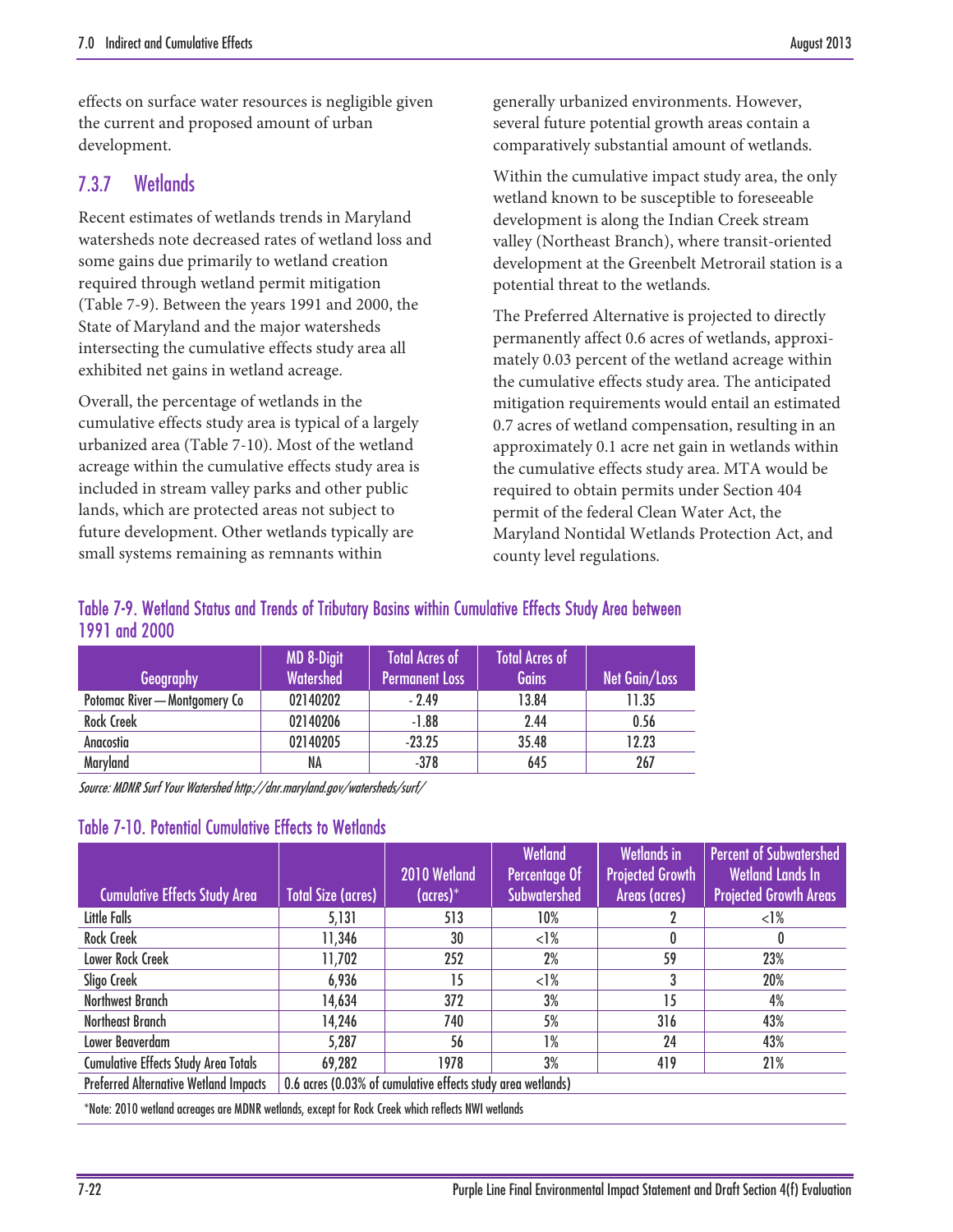# 7.4 Environmental Justice

As described in Section 7.2, potential indirect effects to environmental justice populations could include increased business expenses (e.g., rents) from increased property values, business migration and displacement, changes in the availability and affordability of housing stock, and changes in neighborhood character in the indirect effects study area.

Over time, additional economic and employment opportunities would be expected to capitalize on the location advantages, and the effects of increased

expenses would be offset through increased customer markets for local businesses (see Section 7.2.9, for example). MTA is committed to working with communities and other partner agencies and organizations to plan for the implications of future shifts in social and economic influences that may transform communities over time.

Land use and zoning decisions made by the counties and cities in the corridor also may affect the stock and affordability of local housing. A potential indirect effect to EJ populations would be a reduction in affordable housing as a result of redevelopment of existing housing and increased commercial rents and property values. MTA supports appropriate development around stations. However, a goal of the project is to serve transitdependent communities, many of which are lowincome. MTA has discussed concerns regarding the preservation of affordable and low-income housing with both Montgomery and Prince George's Counties. MTA will continue working with the counties to address concerns as the project moves forward.

Statistically, the percentages of minority and lowincome populations in the cumulative effects study area generally mirror those in the potential growth areas and in the Preferred Alternative study area, as discussed in Section 4.19 Environmental Justice, with community percentages generally increasing from west to east [\(Table 7-11\)](#page-22-0).

#### <span id="page-22-0"></span>Table 7-11. Environmental Justice Characteristics in the Cumulative Effects Study Area

| <b>Cumulative</b><br><b>Effects Study</b><br>Area | <b>Percent</b><br><b>Minority</b> | <b>Percent</b><br><b>Below</b><br><b>Poverty</b> | <b>Percent</b><br><b>Minority in</b><br><b>Potential</b><br><b>Growth Areas</b> | <b>Percent Below</b><br>Poverty in<br><b>Potential</b><br><b>Growth Areas</b> |
|---------------------------------------------------|-----------------------------------|--------------------------------------------------|---------------------------------------------------------------------------------|-------------------------------------------------------------------------------|
| Little Falls                                      | 15%                               | 4%                                               | 10%                                                                             | 3%                                                                            |
| <b>Rock Creek</b>                                 | 45%                               | 11%                                              | 65%                                                                             | 12%                                                                           |
| <b>Lower Rock Creek</b>                           | 35%                               | 6%                                               | 40%                                                                             | 7%                                                                            |
| Sligo Creek                                       | 56%                               | 10%                                              | 60%                                                                             | 14%                                                                           |
| Northwest Branch                                  | 63%                               | 12%                                              | 72%                                                                             | 16%                                                                           |
| Northeast Branch                                  | 67%                               | 12%                                              | 53%                                                                             | 18%                                                                           |
| Lower Beaverdam                                   | 89%                               | 11%                                              | 92%                                                                             | 11%                                                                           |
| <b>Totals</b>                                     | 53%                               | 10%                                              | 58%                                                                             | 13%                                                                           |

Source: 2010 Census and 2006-2010 American Community Survey

As described in Section 7.3.1, cumulative effects to neighborhoods and community facilities and services would result from additional residential and commercial/employment development in the cumulative effects study area. Again, the Preferred Alternative plays a supporting role primarily within the Purple Line corridor with incremental effects compared to the larger state and county-driven planning actions. Yet at some Purple Line station locations, such as Chevy Chase Lake, Lyttonsville, Woodside/16th Street, Long Branch, Piney Branch Road, Takoma/Langley Transit Center, Riggs Road, Adelphi Road/West Campus, M Square, Riverdale Park, Beacon Heights, and Annapolis Road/Glenridge, the Preferred Alternative has a more prominent role in shaping neighborhood character. With the exception of Chevy Chase Lake, these station areas include substantial environmental justice populations, with the minority population ranging from 33 percent in College Park to 86.4 percent in West Lanham Hills, and those living below poverty ranging from 6.5 percent in Glenridge/Beacon Hills to 23.6 percent in College Park. For this reason, MTA is working with the counties, as well as residents and business leaders, in planning a future vision for communities in the Purple Line corridor and in developing strategies to build diverse and prosperous neighborhoods.